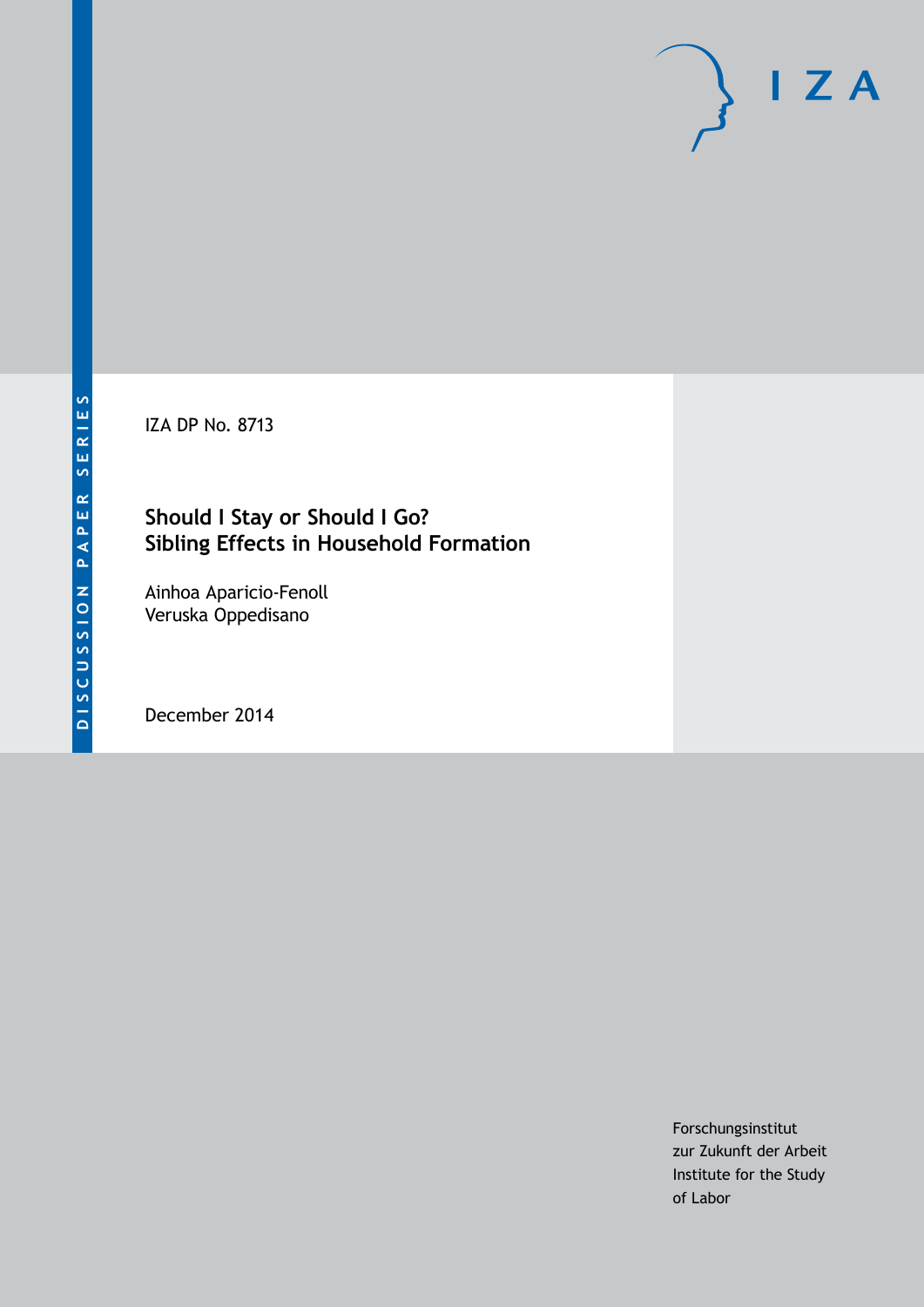# **Should I Stay or Should I Go? Sibling Effects in Household Formation**

#### **Ainhoa Aparicio-Fenoll**

*Collegio Carlo Alberto, IZA and CHILD*

### **Veruska Oppedisano**

*London Metropolitan University, IZA and IFS*

Discussion Paper No. 8713 December 2014

IZA

P.O. Box 7240 53072 Bonn **Germany** 

Phone: +49-228-3894-0 Fax: +49-228-3894-180 E-mail: [iza@iza.org](mailto:iza@iza.org)

Any opinions expressed here are those of the author(s) and not those of IZA. Research published in this series may include views on policy, but the institute itself takes no institutional policy positions. The IZA research network is committed to the IZA Guiding Principles of Research Integrity.

The Institute for the Study of Labor (IZA) in Bonn is a local and virtual international research center and a place of communication between science, politics and business. IZA is an independent nonprofit organization supported by Deutsche Post Foundation. The center is associated with the University of Bonn and offers a stimulating research environment through its international network, workshops and conferences, data service, project support, research visits and doctoral program. IZA engages in (i) original and internationally competitive research in all fields of labor economics, (ii) development of policy concepts, and (iii) dissemination of research results and concepts to the interested public.

<span id="page-1-0"></span>IZA Discussion Papers often represent preliminary work and are circulated to encourage discussion. Citation of such a paper should account for its provisional character. A revised version may be available directly from the author.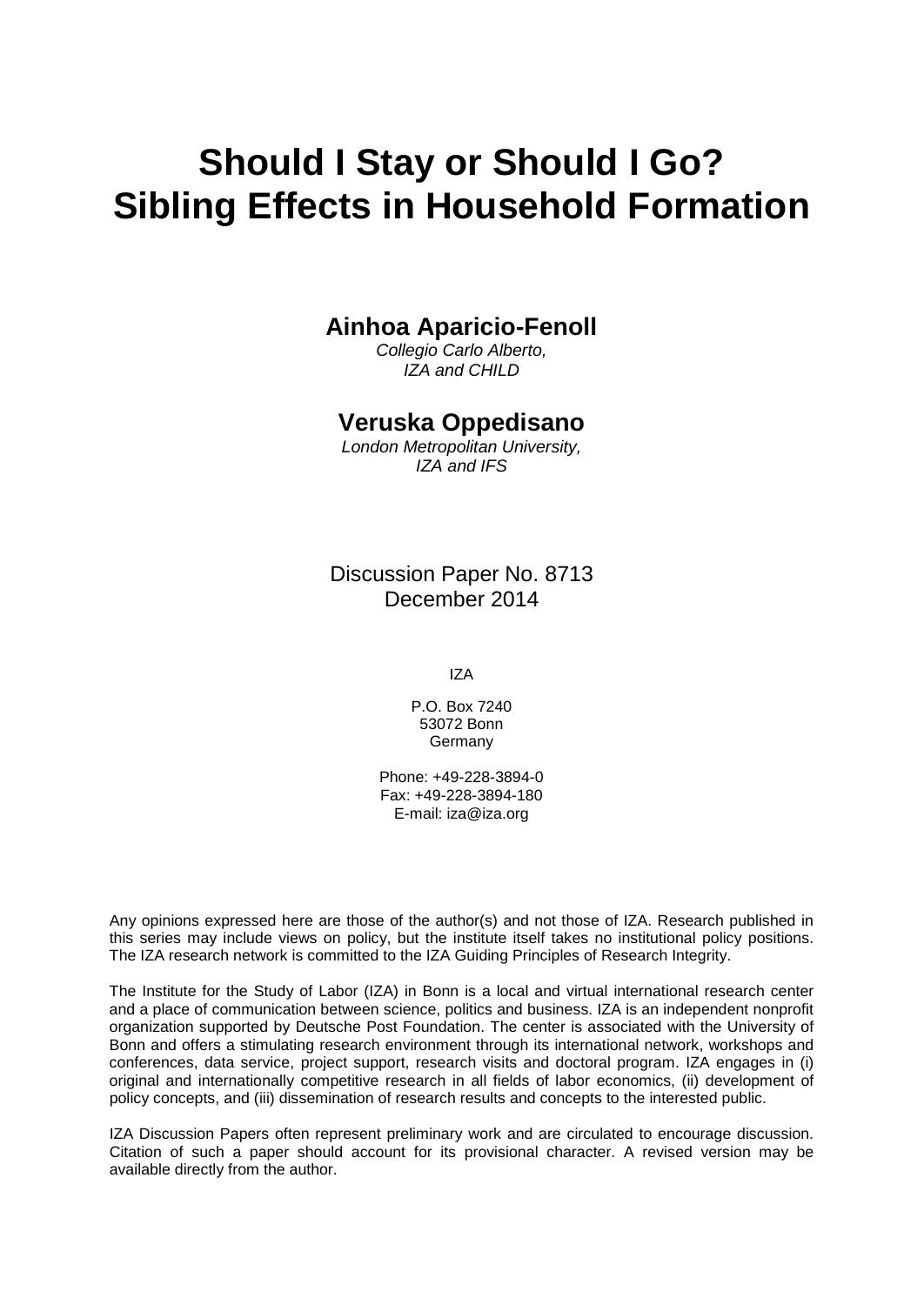IZA Discussion Paper No. 8713 December 2014

## **ABSTRACT**

### **Should I Stay or Should I Go? Sibling Effects in Household Formation[\\*](#page-1-0)**

In Southern Europe youngsters leave the parental home significantly later than in Northern Europe and United States. Policies have been implemented in Southern Europe to incentivize young adults to leave parental home earlier. Do peer effects among siblings amplify the effects of these policies? Estimating peer effects is challenging because of problems of reflection, endogenous group formation, and correlated unobservables. We overcome these issues in the context of a Spanish rental subsidy, exploiting the subsidy eligibility age threshold to analyse peer effects among siblings. Instrumental variable estimates show that peer effects among siblings are negative, and that the effect is explained by the presence of old or ill parents. Findings indicate that policy makers should target the household rather the individual, and combine policies for young adults together with policies for elderly.

JEL Classification: J1, H2, I3

Keywords: peer effects, conditional cash transfer, youth emancipation, living arrangements

Corresponding author:

Ainhoa Aparicio-Fenoll Collegio Carlo Alberto Via Real Collegio 30 Moncalieri (TO) 10024 Italy E-mail: [ainhoa.aparicio@carloalberto.org](mailto:ainhoa.aparicio@carloalberto.org)

The authors thank for useful suggestions Christian Bartolucci, Alex Tetenov, Cheti Nicoletti, seminar participants at EALE conference in Turin, University College Dublin, Universidad Autonoma de Madrid, and Freiburg University.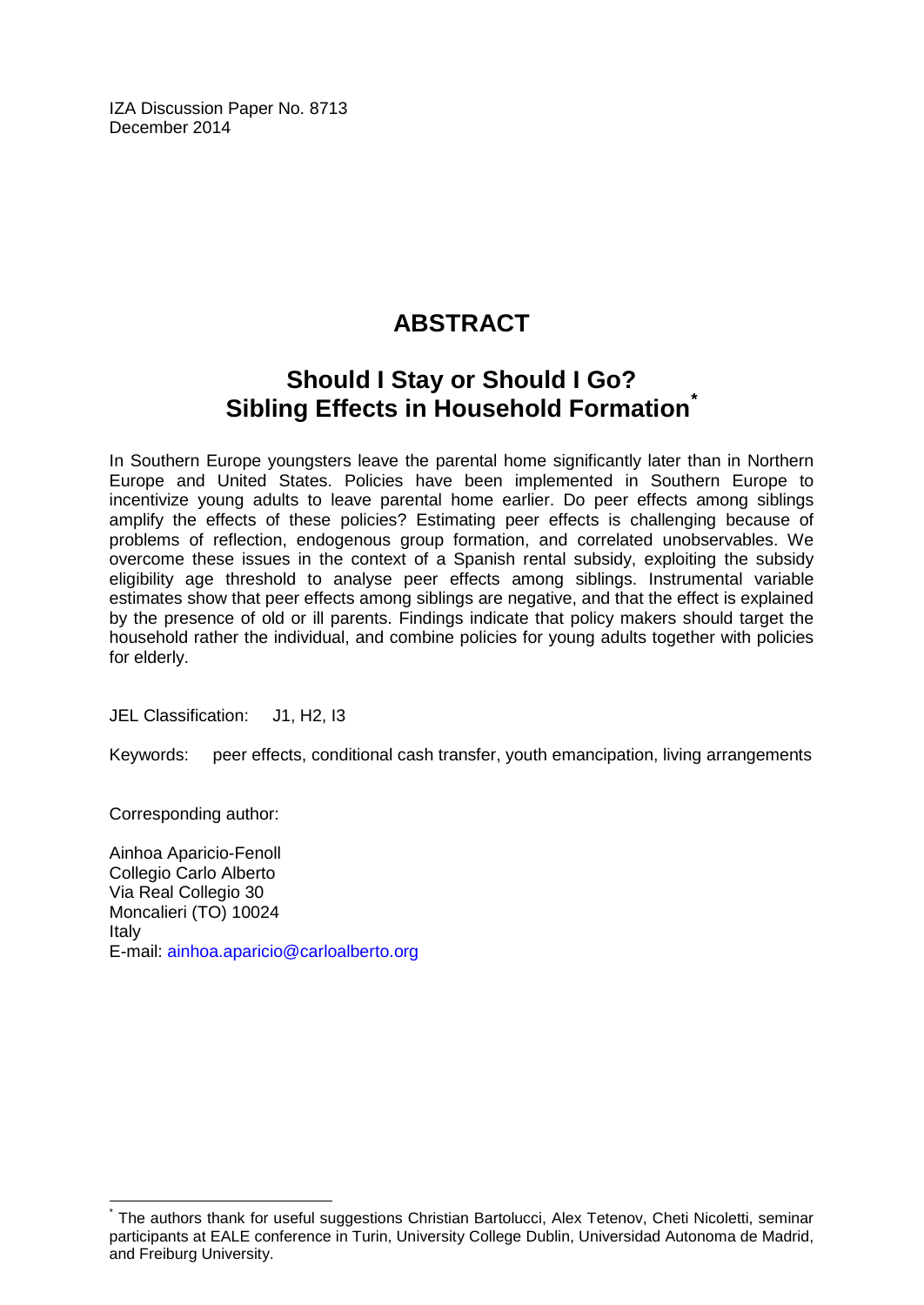### 1 Introduction

There are great disparities in the fraction of young people living with their parents in Europe. In 2010, almost 60 percent of young people in the 18-34 age bracket lived in their parental homes in Italy, Spain, Portugal, and Greece, whilst that statistic is below 40 percent in France, the UK, and the Netherlands, and as low as 20 percent in Norway, Sweden, and Finland.<sup>1</sup> Moreover, the fraction of young people living with their parents has increased sharply in Southern Europe during the last three decades and hence, this disparities have been widening.

Policy makers in Southern European countries are concerned about young adults late household formation because it may critically affect family formation decisions, overall fertility rates, youth labour supply, and the sustainability of pay-as-you-go pension systems. As a consequence, several Southern European governments have implemented measures or advocated the need for incentives to promote household formation. In 2007, the Portuguese government introduced "Porta  $65$ ", which offers to young adults in the 18-30 age group a monetary subsidy to cope with rental expenditures. In 2008, the Spanish Government implemented "Renta Basica de Emancipation", which offers to young people in the  $22-29$  age bracket a monthly monetary subsidy of  $\epsilon \leq 210$ , conditional on renting accommodation. In 2013 the French government introduced the "Aide Mobili-Jeune", which offers a monthly subsidy of  $\epsilon$ 10-100 to less than 30 years old young adults to help them reducing the rental cost burden and promote young adults emancipation. In 2007, the Italian Minister of Economy defined young adults who still reside with their parents as "big babies" (bamboccioni), advocating financial incentives to induce them leaving their parental home earlier.<sup>2</sup>

Siblings' interactions are particularly interesting for policy makers. In our context, an individual's decision to leave parental home in response to a financial incentive could affect the emancipation decision of her siblings, even when those are not directly affected by the reform. If spillover effects among siblings are positive (negative) the change in individual incentives to leave parental home would be amplified (reduced) and hence the aggregate impact of policies that promote youngsters emancipation would be larger (smaller) than the one implied by individual responses to the policies.

There are several reasons why sibling effects may play a role in amplifying the effect of the policy. First, imitation among siblings may reflect an intrinsic desire to behave like others. Imitation is stronger for smaller age differences and from older to younger siblings (Barr and Hayne, 2003). Similarly, young adults may derive utility from acting in accordance with others if the age at first marriage is a social norm (Di Stefano, 2008). Second, the fact that one sibling responds to the other's emancipation may also reflect interactions in information transmission, so that the choices of any single person modify the information available to all her siblings (Duflo and Saez, 2003). However, sibling effects may also operate in the opposite direction, and reduce

<sup>1</sup>Source: Eurostat, EU-SILC.

 $2$ Observer: flowers and taxes, Financial times 2007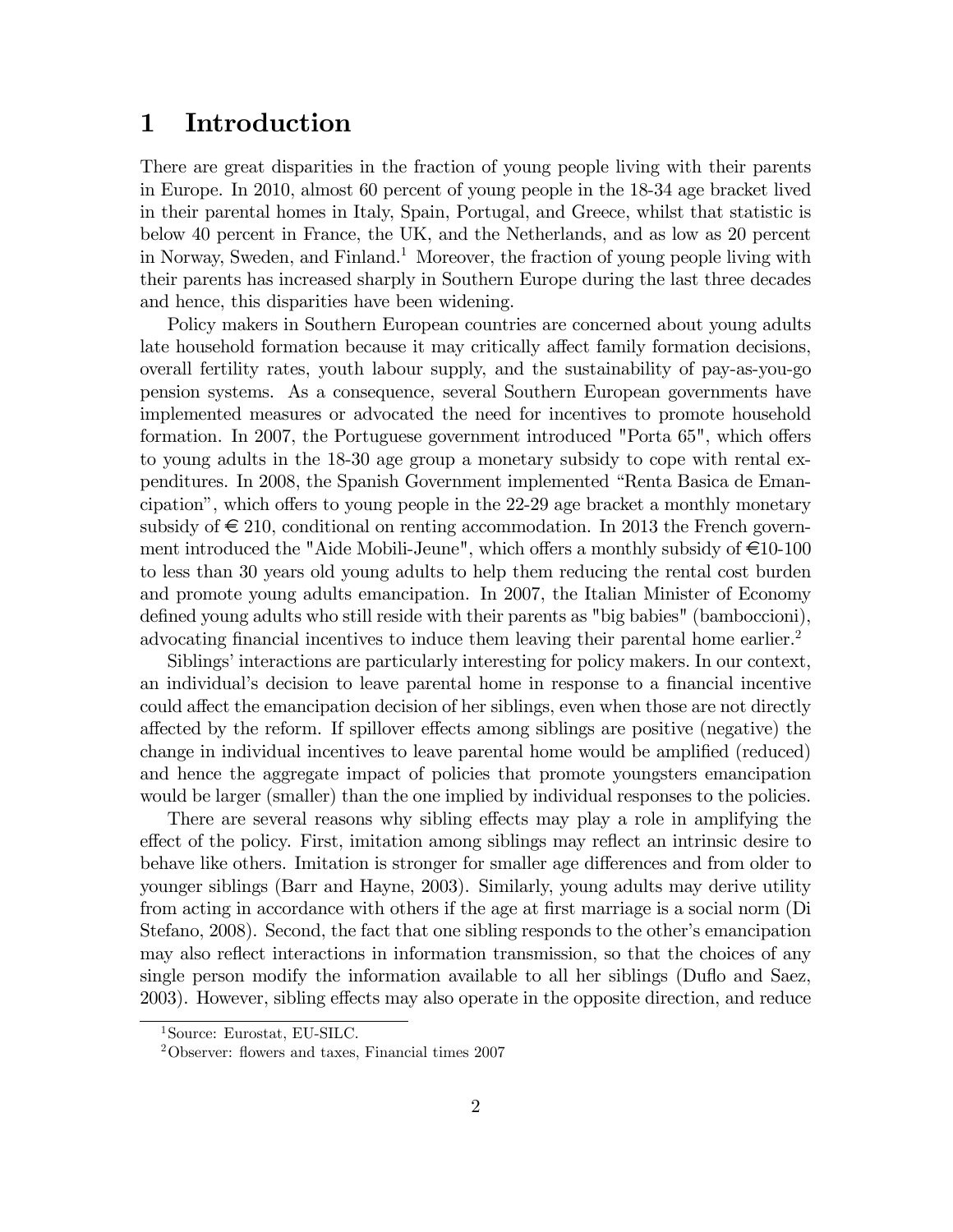the effects of the policy (Angrist and Lang, 2004). If a sibling has left parental home, the quantity of public goods available for the remaining sibling increases, reducing the incentive to follow the first sibling in her emancipation decision. Parents may also increase household resources to the remaining sibling in response to the higher risk of remaining alone: Manacorda and Moretti (2006) show that if children have a preference for living on their own, some parents are willing to trade off their own consumption to bribe their children into staying at home. Besides, single children of disrupted families are observed leaving the nest at a slower rate (Mencarini et al., 2010). In case of lone parents, emancipation of one sibling may deter the emancipation of the remaining one.

Estimating causal effects in social interactions has proven challenging. As Manski  $(1993)$  pointed out, estimation of these effects needs to deal with problems of simultaneous causality, correlated unobservables, and endogenous group membership. Researchers have used different strategies to tackle these issues. Some authors attempt to control for as many observable characteristics as possible, or use instrumental variables.<sup>3</sup> Others identify peer effects by exploiting exogenous group assignment.<sup>4</sup> A third approach consists in studying peer effects in naturally occurring groups, and exploiting random variation in exposure to the treatment for a random subset of individuals. This last strategy is called partial population approach and was advocated by Moffitt  $(2001).5$ 

We follow the partial population approach and examine the causal effect of a sibling's emancipation decision on the individual's own probability of leaving parental home. We use data from the Spanish Survey on Income and Living Conditions which follows individuals over time, even when forming a new household. Our identification strategy makes use of the panel structure of the data and the exogenous increase in household formation rates induced by the rental subsidy. The panel data nature of our sample allows us to difference out any individual or household time-invariant unobservable characteristic; while the exogenous eligibility criteria for the rental subsidy allow us to deal with other omitted variables as well as reverse causality concerns. Our findings suggest that there are negative siblings' effects on household formation: a youngster who leaves the parental home delays her siblings' decision to leave. However, the negative sibling effect disappears if siblings are close in age. When looking at the mechanisms, our results suggest that the negative sibling effect can be explained by the remaining individual staying longer in the parental home in the presence of an old or ill parent. Moreover, sibling effects turn positive when the influence goes from older to younger siblings and siblings are close-in-age. Overall, siblings' interactions

<sup>3</sup>See, for instance Bayer et al., (2008), Burke and Sass (2013), Carrell et al., (2008), Gaviria and Raphael (2001), Hensvik and Nilsson (2010), Maurin and Moschion (2009) and Nicoletti and Rabe (2014).

 $^{4}$ See, for instance, Carrell et al.,  $(2011)$ , Hoxby  $(2000)$ , Katz et al.,  $(2001)$  and Sacerdote,  $(2001)$ . <sup>5</sup>See Angelucci et al. (2010), Baird et al. (2012), Dahl et al. (2014), Hesselius et al., (2009) and Lalive and Cattaneo (2009).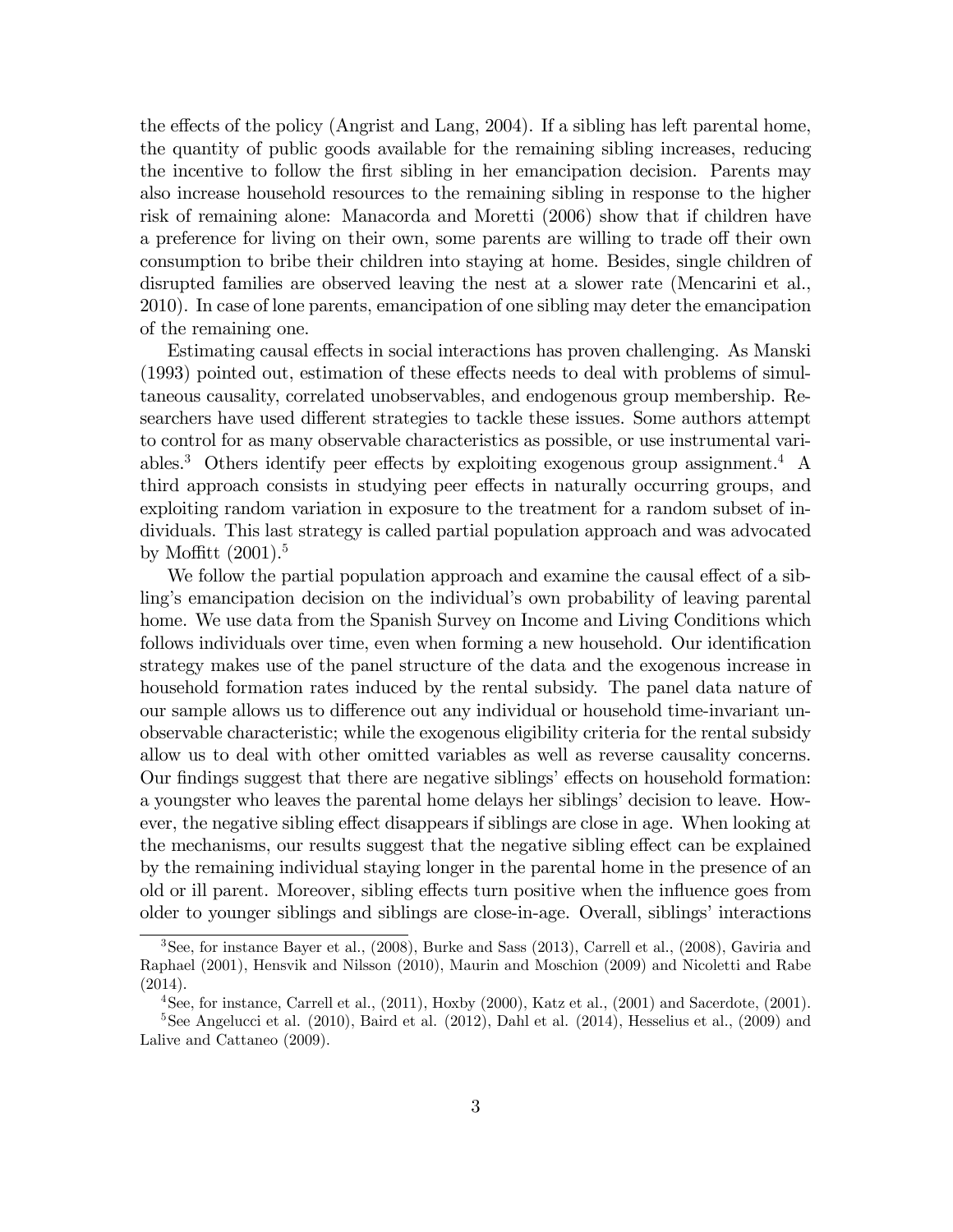reduce the impact of policies that foster household formation unless age differences between siblings are small.

Numerous studies have produced empirical evidence documenting the existence of relevant siblings' interactions in many areas.<sup>6</sup> However, little evidence has been produced on the effects of peer behavior in living arrangements. Using Italian data, Di Stefano (2008) estimates a structural model in which young adults simultaneously choose labor supply, residential arrangement and marital status conditional on the social norm on the age at first marriage, endogenously determined as an equilibrium outcome. Her results indicate that young adults, and especially women, tend to conform to each other. Adamopoulou and Kaya (2013), using peers' characteristics as an instrument for the fraction of emancipated peers, finds evidence of positive peer effects among North-American high school friends. To the best of our knowledge, we are the first to explore the role of sibling effects on the decision to leave parental home.

The rest of the paper proceeds as follows. Section 2 describes the institutional setting and data. Section 3 presents the empirical methodology. Section 4 provides a discussion of the empirical results and Section 5 concludes.

### 2 Institutions and data

#### 2.1 Institutional background

Announced in September 2007 and enacted since January 2008, the Basic Rent for Emancipation is a monetary subsidy introduced by the Spanish Ministry of Housing with the aim of fostering youngsters' household formation. The government expected to achieve this goal by helping young individuals to cope with rental expenses. The policy also aimed at promoting youngsters' economic independence and geographical mobility.

The subsidy pays  $\epsilon$  210 monthly for a maximum period of four years. Eligibles may also benefit from an additional  $\epsilon$  120 to pay the bank guarantee associated with the rental contract, and a one-time  $\epsilon$  600 loan to pay the rent deposit in case they sign a new rental contract. To appreciate the magnitude of the subsidy, it can be useful to compare it with the average Spanish youngsters' monthly earnings. Average gross monthly earnings of young people in the 20-24 age brackets amount to  $\epsilon \in 1,100$ in 2008.<sup>7</sup> The subsidy is therefore equivalent to almost 20 percent of the average gross salary of a young person. Moreover, young people who receive the subsidy devote on average 25 percent of their income to pay the rent, while they would devote 42 percent to pay the same amount in the absence of the subsidy. Finally, the subsidy is

 $6$ Solon et al., (1991) Bjorklund et al., (2002) Mazumder (2008), and Schnitzlein (2014) investigate sibling effects in income. Björklund and Salvanes (2011) and Nicoletti and Rabe (2014) in school achievement. Kuziemko (2006) in fertility, and Altonji et al., (2013) in teenage substance use.

<sup>7</sup>Source: Spanish Wage Structure Survey, 2008.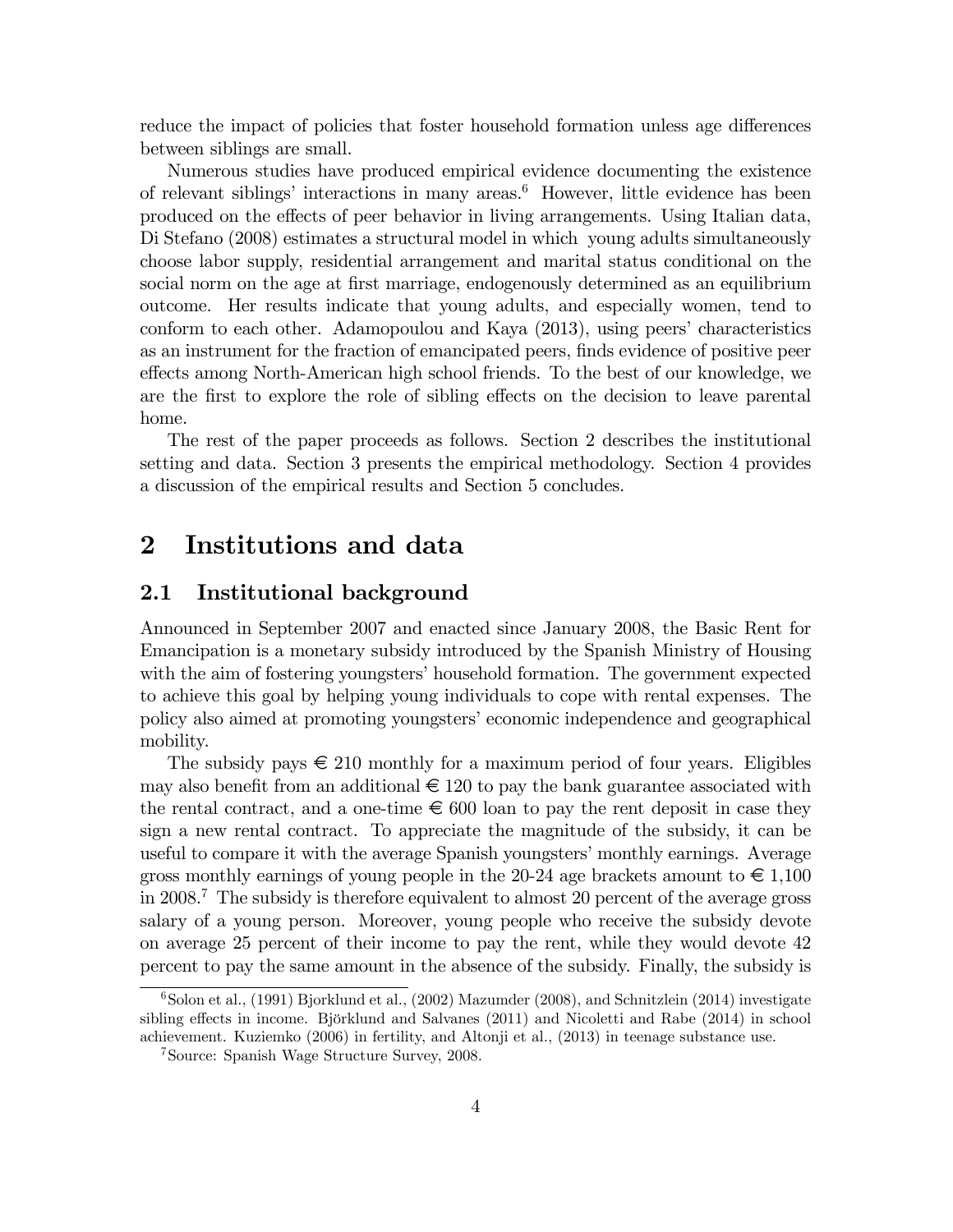likely to make household formation affordable for many youngsters, as the maximum affordable rent for the average young household is  $\epsilon \leq 560$ , while the average rent is  $\epsilon$  626. By July 2011, the subsidy was given to 35 percent of households headed by an individual aged 22 to 29.<sup>8</sup> The total cost of the program from January 2008 to December 2011 was  $\in$  400 million (approximately, \$523 million).

To be eligible for the subsidy, youngsters need to be in the 22-29 age bracket and have a rental contract. This includes individuals that had a rental contract before becoming eligible.<sup>9</sup> Those who do not have a rental contract may request the subsidy conditional on providing the contract signed in three months time. Eligibles need to certify that they are employed, autonomous workers, grant holders, or receivers of a periodic social benefit (including unemployment benefit). The latter are also required to have worked for at least six months or provide evidence that the social benefit will last for at least six months. For all the eligibles, the net source of income must not exceed  $\epsilon$  1,500 per month. EU citizens and non-EU citizens with a permanent resident permit are eligible. If several individuals are sharing accommodation, each young adult entitled to the subsidy receives a share of the subsidy proportional to the number of people who sign the rental contract. Individuals who rent out from close family members are not eligible.

In our empirical analysis we define subsidy eligibility exclusively on the basis of age and time survey, the only criteria that are impossible to manipulate.<sup>10</sup> Omitting the employment status when defining eligibility does not constitute a threat to our identification strategy. First, because employment is not a necessary condition for receiving the subsidy: eligibles include grants holders and social benefits recipients. Second, because the requirement holds only when the individual applies for the subsidy. After that, lack of employment does not imply the benefit's withdrawal.

#### 2.2 Data

Our main dataset consists of the 2005-2012 waves of the Spanish data from the European Union Statistics on Income and Living Conditions (EU-SILC). The data contain a wide range of information on individual's and household's characteristics. Individuals are surveyed yearly and stay in the sample for four consecutive years. If an individual forms a new household during that time, both the old and the new households are interviewed. If the new household does not respond (in cases, for instance, in which the individual has died or moved abroad), the old household reports whether the individual has formed a new household.

<sup>8</sup>Source: Spanish Ministry of Housing.

<sup>&</sup>lt;sup>9</sup>Note that the policy generates no incentives to 21 year-olds to postpone emancipation. Emancipated 21 year-olds will be entitled to the same amount of subsidy as soon as they become eligible. Aparicio and Oppedisano (2014) provide an empirical test that confirms that postponement was not significant.

<sup>&</sup>lt;sup>10</sup>Aparicio and Oppedisano (2014) show that the majority of individuals who were eligible in terms of age actually fulfilled all other criteria.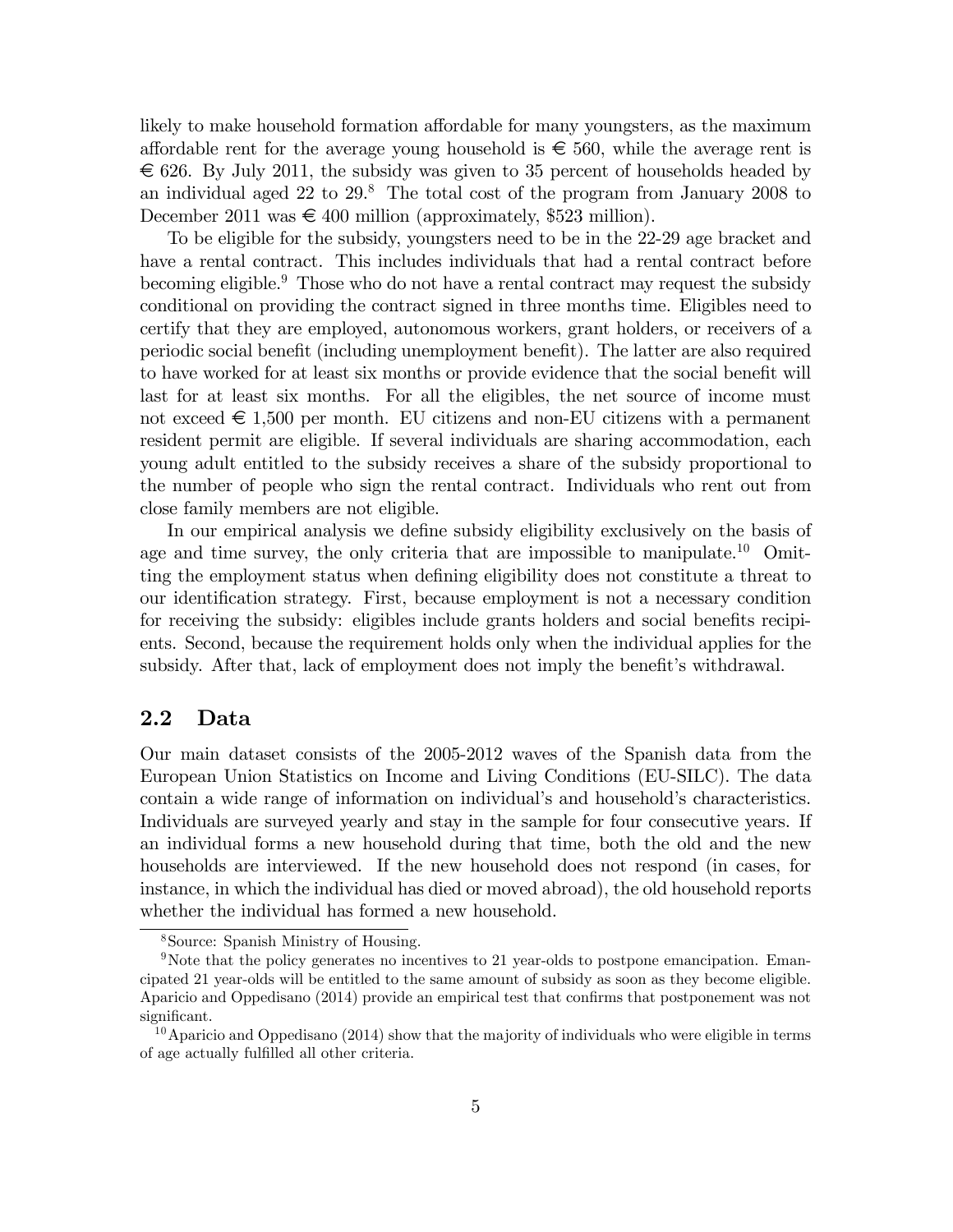The estimation sample includes 14,298 individuals in the 18-26 age group. We choose the 18-26 age range because it is the widest interval for which all treated individuals are entitled to the subsidy for the four years. Aparicio and Oppedisano  $(2014)$  show that the effect of the subsidy is very similar across the 21-22, 20-23, 18-26 and 18-33 age groups. The panel is unbalanced: individuals who become 18 during the survey period enter the sample only after they turn 18. Similarly, individuals who become 27 during the survey period exit the sample as soon as they turn 27. Building up an independent household is measured by a dummy equal to one if the individual has moved out of parental home over the period  $2006-2012$ .<sup>11</sup> Sibling's household formation is defined with a dummy equal to one if the sibling has left the parental home in the same time period. Our analysis focuses on how the policy affects flows out of the parental home, and therefore indirectly the stock of individuals living independently from their parents.

Table 1 shows descriptive statistics for our sample, i.e., young adults in the 18- 26 age bracket in each of the six waves of the EU-SILC data. Around 4.9 percent of the sample has left parental home over the period 2006-2012, and 5.6 percent of individuals have at least one sibling who has left parental home over the same time period. Around 30 percent of individuals and siblings are eligible for the rental subsidy. Slightly more than half of respondents are male.

The basic idea behind the identification strategy is illustrated in Figure 1, which shows the trends of household formation rates for individuals with siblings in the eligible and not eligible age group. The figure shows that the trends were parallel before the policy was implemented, and diverge after the introduction of the policy, illustrating the source of exogenous variation of our identification strategy. The trend in household formation rates of individuals who have eligible siblings lies below that of those who have non-eligible siblings: individuals with eligible siblings are on average less likely to form new households than those who have non-eligible siblings. This happens because individuals with eligible siblings are younger on average, although the age difference is not significant. The two trends diverge slightly from 2008 to 2009 and start diverging significantly after 2009. This delay can be explained by the nature of our data. Individuals that report having formed a household in 2009 have actually done it at any point in time between their interview in 2008 and the interview in 2009.

### 3 Empirical strategy

Peer effects occur when an individual's action influences the action of another individual in the same social group. However, measuring peer effects has proven difficult (Manski, 1993). First, if peers i and j affect each other, then it is difficult to separate

 $11$ <sup>11</sup>The time frame does not include 2005 because, for individuals interviewed in 2005, we observe household formation decisions from 2006.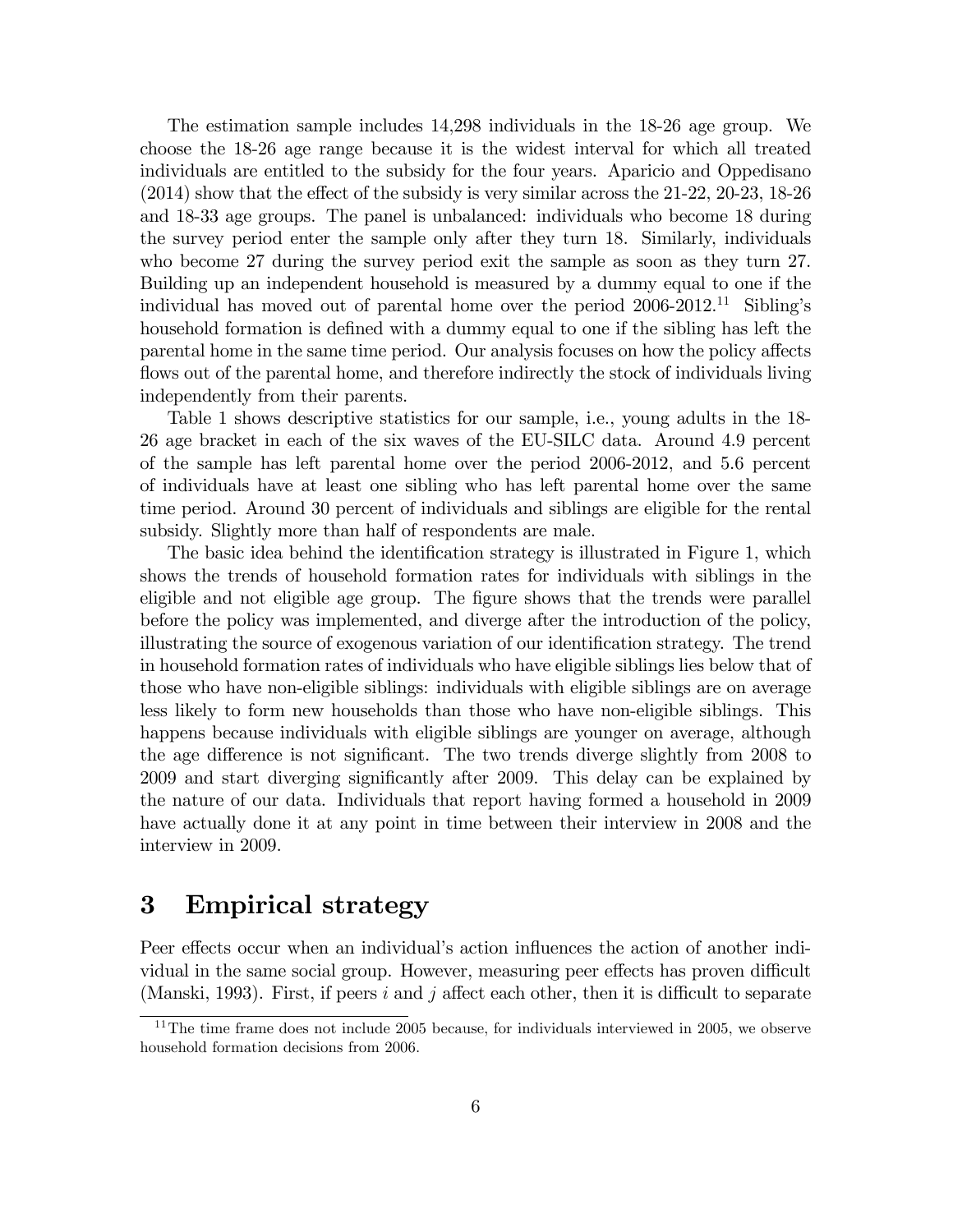out the actual causal effect that individual  $i$ 's outcome has on individual  $j$ 's outcome. This is commonly called the reflection problem and it is likely to arise whenever individual and peer behaviour are determined simultaneously. Second, unobserved group characteristics and individual traits that are correlated within the group may induce artificial correlation among peer outcomes. Third, self-selection in peer groups represents another challenge in the estimation of peer effects.

In our setting, which looks at living arrangements within the household, the first two challenges are present: siblings are likely to influence each other; and unobservable family and individual characteristics, such as strength of family ties, taste for independence and privacy, are likely unobserved and correlated among siblings. However, self-selection is not an issue in the context of exogenously-formed peer groups as siblings.

Our objective is to estimate the causal effect of sibling's household formation on individual's household formation. Ideally, we would estimate the following equation:

$$
y_{i,t} = \alpha_0 + \alpha_1 y_{j,t} + \alpha_2 X_{i,t} + \alpha_3 X_{j,t} + \lambda_{i,j} + \varepsilon_{i,t}
$$
\n<sup>(1)</sup>

where  $y_{i,h,t}$  is a dummy equal to one if individual i has left parental home in period t and  $y_{j,t}$  is the corresponding value for sibling j. The coefficient  $\alpha_1$  captures the effect of having a sibling who has formed a new household on the individual's probability of leaving parental home. The vectors  $X_{i,t}$  and  $X_{j,t}$  contain individual's and sibling's control variables,  $\lambda_{i,j}$  represents the vector of the sibling-pair fixed effects and  $\varepsilon$  is the error term. Unfortunately, the OLS estimated  $\alpha_1$  coefficient would be biased due to reflection and correlated unobservables.

In order to obtain an estimate that is informative about the causal effect of sibling's choices on individual's household formation, we take advantage of the exogenous increase in the propensity to form a new household for individuals in the 22-26 age range induced by the introduction of the Spanish rental subsidy. Our identification strategy relies on exogenous variation in siblings' eligibility for the rental subsidy. We exploit two sources of variation. One source of variation is determined by the year of the interview. Individuals interviewed before 2008 did not benefit from the program, since the rental subsidy only came into force in January 2008 and hence, only some individuals interviewed after that date were fully eligible. The other source of variation arises from age. Due to the eligibility criteria established by the law, only individuals in the 22-26 age group were entitled to the subsidy.

For our strategy to be meaningful, we first need the subsidy to be effective in promoting household formation in the sample of siblings. We check this using the following specification:

$$
y_{j,t} = \beta_0 E_j + \beta_1 T_t + \beta_3 E_j T_t + \beta_4 E_i + \beta_5 E_i T_t + \beta_6 X_{j,t} + \beta_7 X_{i,t} + \lambda_{i,j} + \varepsilon_{jt} \tag{2}
$$

where  $E_j$  is a dummy variable for sibling j being in the 22-26 age group,  $T_t$  is a year dummy equal to one for individuals interviewed in 2008 and after, and zero otherwise.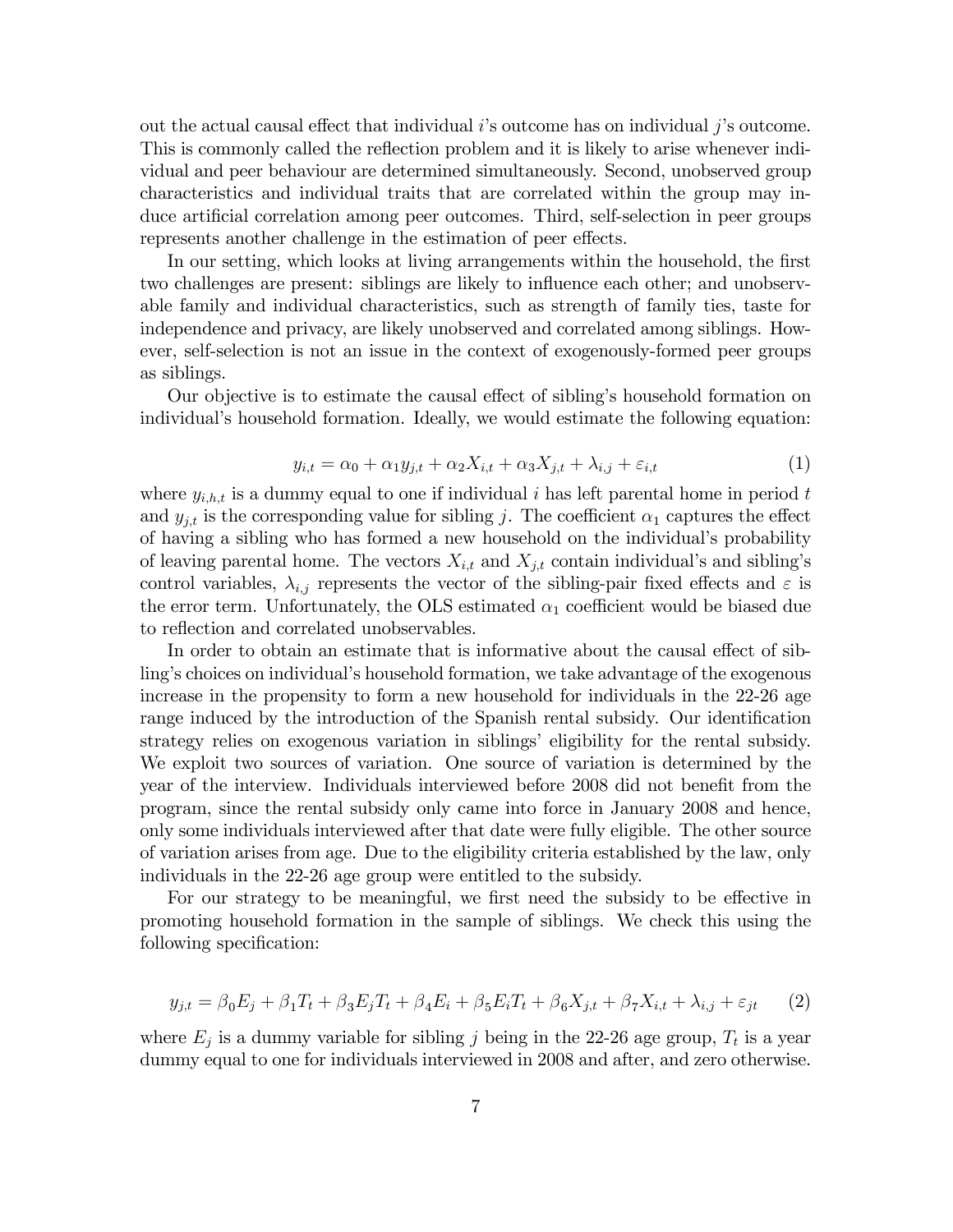The coefficient  $\beta_3$  captures the effect of the sibling being eligible for the subsidy on the probability that the sibling forms a household. The specification includes the following individual and sibling controls: survey year dummies, individualís and sibling's age, individual's and sibling's male dummy, dummy for individual's region of residence, dummy for the month of interview, a dummy capturing the number of times the individual has been interviewed in the panel, and sibling-pair fixed effects. We cluster residuals at the household level to account for this common unobservable household component, which may capture taste for independence or attachment to the family correlated among siblings affected by the same parents.

In our baseline specification, we assume household formation is a function of siblings' subsidy eligibility and individual controls. The equation reads as follows:

$$
y_{i,t} = \gamma_0 E_i + \gamma_1 T_t + \gamma_3 E_i T_t + \gamma_4 E_j + \gamma_5 E_j T_t + \gamma_6 X_{i,t} + \gamma_7 X_{j,t} + \lambda_{i,j} + \varepsilon_{i,t} \tag{3}
$$

where the coefficient  $\gamma_5$  captures the causal impact of a sibling's eligibility on the individual's probability of leaving parental home, conditional on the individual's eligibility for the subsidy. Note that in our main specification we estimate the effect of sibling's eligibility on the individual's likelihood of leaving the nest in the same year. To assess whether the effect persists over time, we check whether a sibling's forming a new household affects the individual's decision of leaving parental home one year later.

The validity of the estimation proposed in Equation 3 relies on the use of panel data and the exogeneity of the rental subsidy. The panel data nature of our sample allows us to difference out any sibling-pair fixed over time unobservable component.<sup>12</sup> However, in the context of a standard fixed-effect estimation, it remains difficult to rule out the possibility of reverse causality. The exogenous change induced by the rental subsidy addresses concerns arising both from potential omitted variables and reverse causality.

Equation 3 is informative about how policies promoting individuals household formation affect their siblings. However, it is also a reduced form approach to estimate sibling effects on household formation. For the latter purpose, we could have opted for a two-stage least-squares (TSLS) estimate in which subsidy eligibility serves as an instrument for siblingís household formation. To consistently estimate the size of the sibling effect via TSLS, one also needs to assume that the only channel through which individuals are affected by siblings' eligibility is by siblings' household formation. This could be problematic if household formation means something different before and after the subsidy implementation, with individuals forming a household under the subsidy sending a different signal to their siblings. TSLS also requires the monotonicity assumption that the subsidy would not induce any young individuals to

 $12\text{We also estimated all the outcomes using household and individual fixed effects and results are}$ invariant.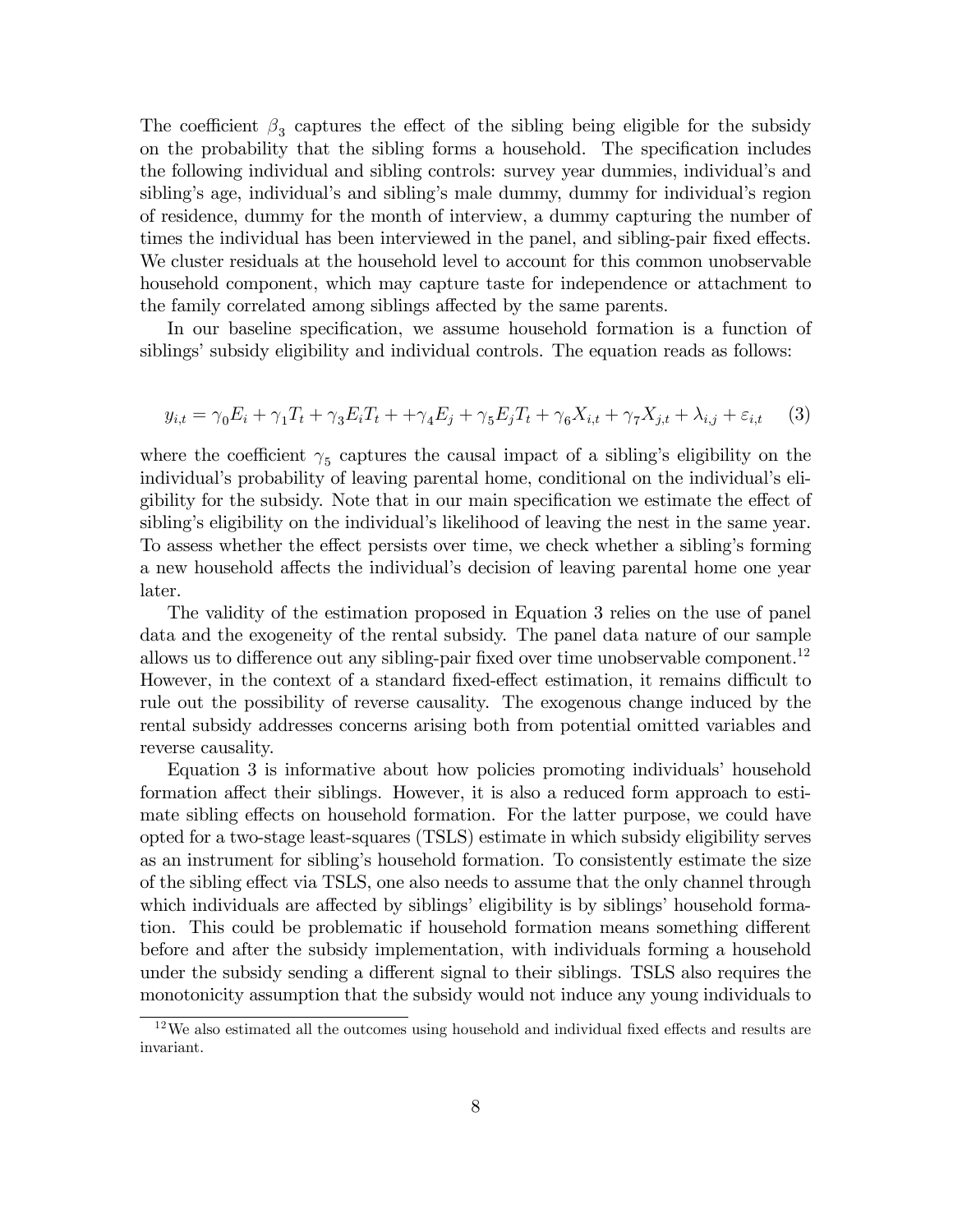stay longer at parental home which may have happened if the subsidy increased competition for accommodation. Moreover, the assumptions required for the estimation of average treatment effects by TSLS are incompatible with the discrete nature of the outcome, the endogenous variable and the instrument (Chesher and Rosen, 2013). Finally, the alternative option of non-parametric instrumental variable approach as in Chesher (2009) delivers too wide intervals in our case. We discuss the results from the TSLS estimation in Section 4, keeping in mind these caveats in interpreting the coefficients.

### 4 Results

### 4.1 Individual and sibling's household formation: OLS regression

We first report the results of the naive estimation of Equation 1 by OLS in Table 2. In our analysis, we explore whether sibling effects change with siblings' age difference, which is inversely related to the willingness to imitate each other. To this, we estimate Equation 1 separately for the following three samples: all siblings, siblings who are five and two years apart. In all columns, we control for the full set of individual and sibling's characteristics and for sibling-pair fixed effects. The OLS estimates show positive and significant correlations between sibling's household formation in all specifications, with the effect increasing the lower is the age difference between siblings.

The positive correlation between individual and siblingís household formation could be easily justified by the common background shared by siblings or be an outcome of the reflection problem. To learn about causal effects, we next interpret the specifications that use subsidy eligibility as an explanatory variable.

### 4.2 The impact of the subsidy on sibling's household formation

Our identification strategy relies on the effectiveness of the rental subsidy in fostering household formation among siblings. Table 3 presents estimates of the coefficient  $\beta_3$ in Equation 2. The different columns replicate the structure of Table 2. In each column we control for the whole set of individual and siblingís characteristics, and for sibling-pair fixed effect. The dependent variable is a dummy equal to one if an individual's sibling has left the parental home, and zero otherwise. The coefficient of interest is the interaction between the dummy for being interviewed after 2008, and the dummy for the sibling's being in the 18-26 age group, which captures the sibling's eligibility to the subsidy. The coefficient is positive and statistically significant in all three specifications. The size of the coefficient decreases for shorter age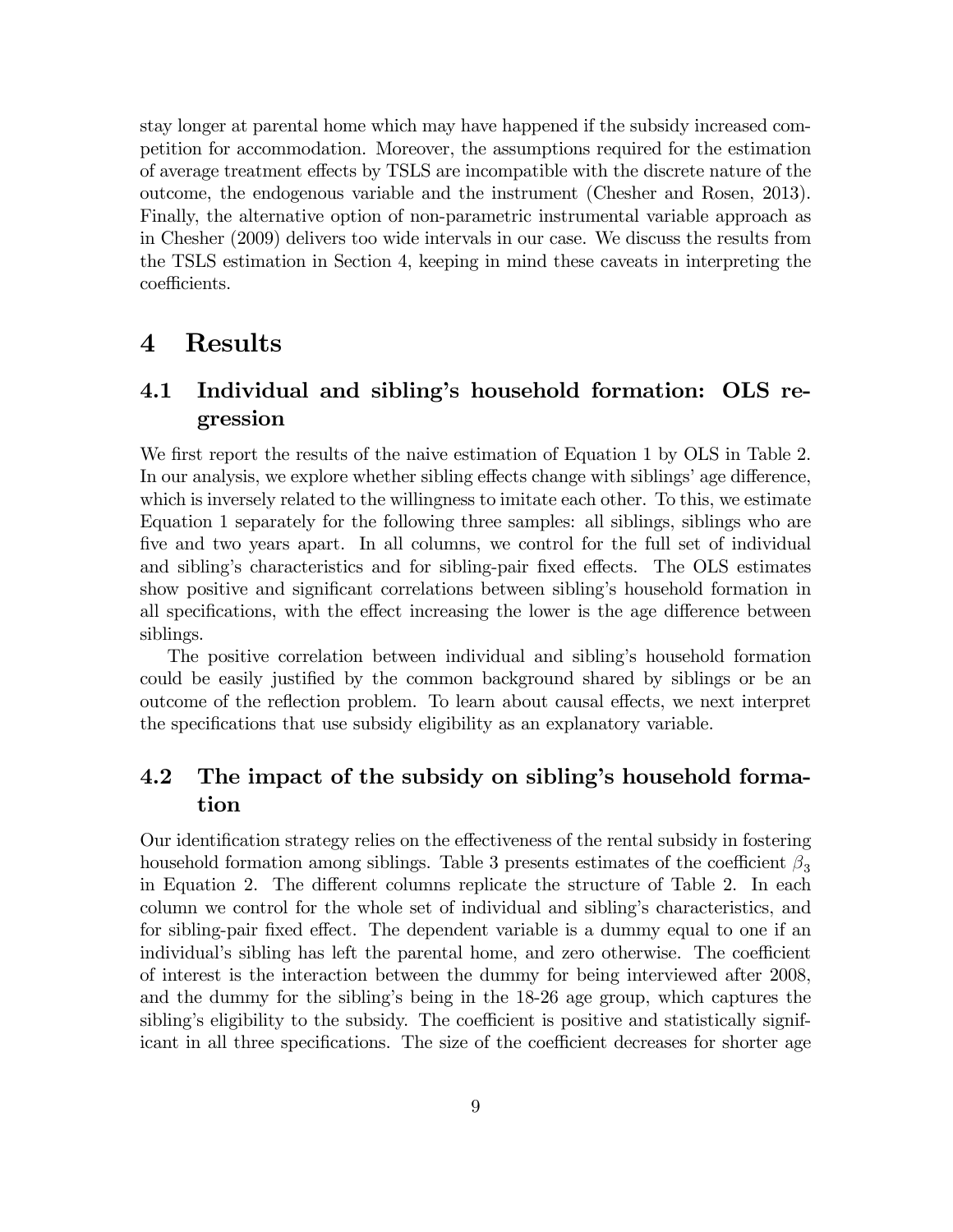differences between siblings. If individuals with close-in-age siblings enjoy living with their siblings, they may be less likely to respond to the rental subsidy. The coefficient in the full sample indicates that subsidy eligibility increases the propensity to leave the nest by 6 percent. These estimates are higher than those obtained by Aparicio and Oppedisano  $(2014)$ , who estimated a lower bound effect of 3 percent. A possible explanation for the higher coefficient could rely on the fact that the time frame used in the two papers is different: while in the previous paper we focused on the 2006-2009 time period, here we look at the 2006-2012 time period. If it takes time for the policy to be known among eligible young adults and for the applications for the subsidy to be processed, the effect of the policy should increase over time, and be on average larger if a wider time frame is considered.<sup>13</sup>

#### 4.3 The impact of sibling's eligibility on household formation

Results in Table 3 show that siblings' eligibility for the rental subsidy significantly a§ects the probability that the sibling leaves the nest. In this section, we exploit the exogenous variation in exposure to the subsidy across youngsters, to assess the causal impact of the siblingís eligibility to the subsidy on the probability of forming a new household.

We estimate Equation 3 and focus on the interaction between the post policy dummy and the dummy equal to one if one of the siblings is in the eligible 22- 29 age group. Table 4 shows that the estimate of the impact of siblingís subsidy eligibility on household formation differs across specifications. The estimated effect is negative for the full sample of siblings and for siblings that are at most Öve years apart, but becomes positive for siblings that are two years apart. The latter effect is not significant, either because of the small sample size or the lower effectiveness of the subsidy for this subsample. Although the effect is not significant, the coefficient is positive, suggesting that imitation effects may be present among siblings with small age difference. We explore this possibility in the next Subsection. In terms of magnitude, siblingís subsidy eligibility decreases the probability of leaving the nest by 3 percentage points when the sample includes all siblings. For siblings at most Öve years apart the effect declines to 2.5 percentage points. The direction of the effect estimated in the reduced form specification is opposite to the positive effect delivered by the naive OLS estimation.

The second row of the Table also shows the effect of the individuals' subsidy eligibility on their probability of leaving the nest: the effect is positive and significant, consistently with the estimates obtained in Table 3.

<sup>&</sup>lt;sup>13</sup>Spanish newspapers documented that in some regions there was a delay in processing the subsidy during the first months of its application due to lack of communication between administrative entities (El Pais, 05/02/2008).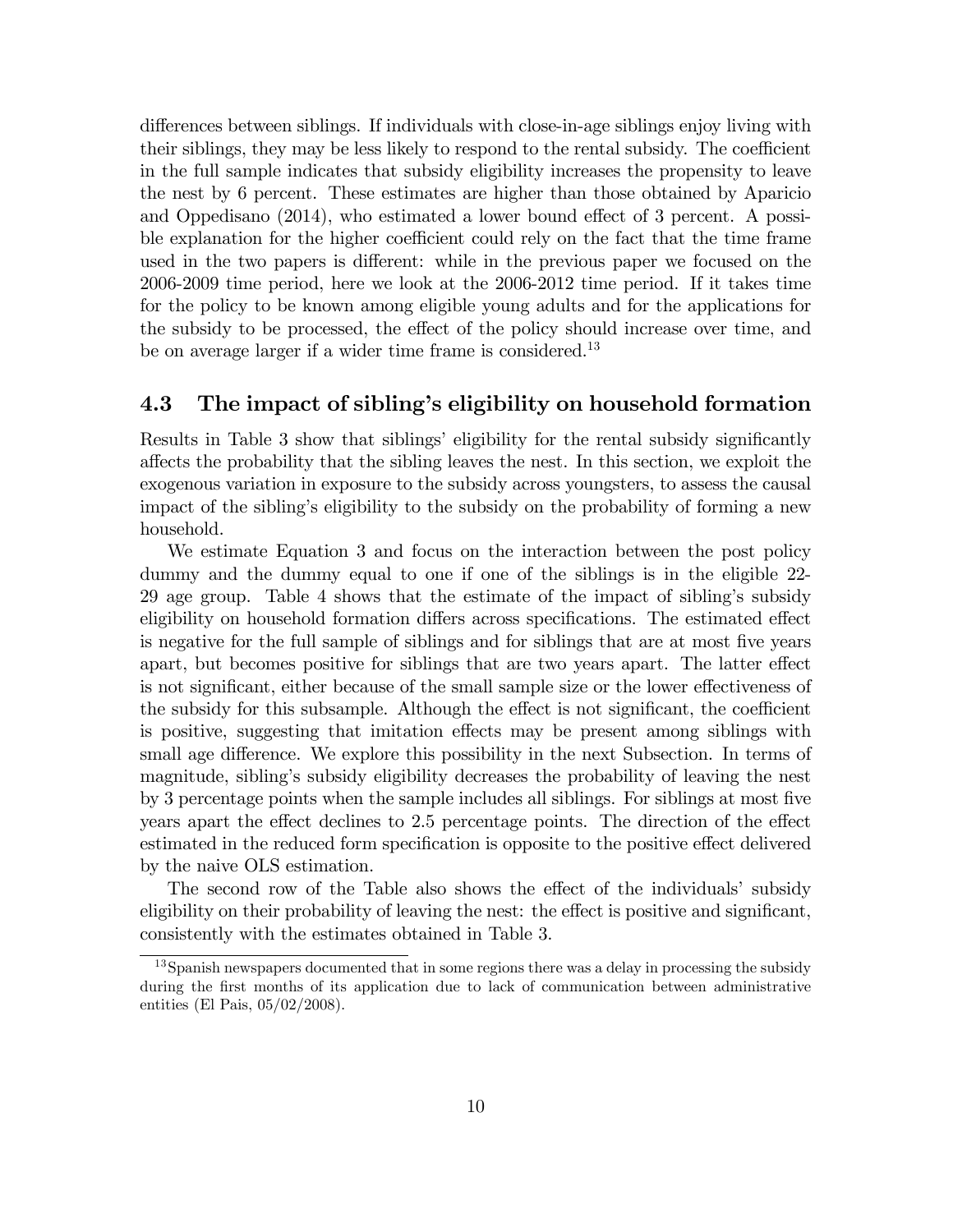#### 4.4 Mechanisms and alternative specifications

Next, we explore the mechanisms behind the estimation results in Table 4. First, we shed more light on the negative sibling effects in the specification with the full sample of siblings. Secondly, we explore whether imitation can be behind the absence of negative sibling effects for close-in-age siblings. To achieve the first objective, we interact the siblingís eligibility dummy with a set of time varying parental characteristics. Results are reported in Table 5. In the first column, we include the interaction of the sibling's eligibility dummy with a dummy indicating whether the youngest parent is younger than fifty years old. This interaction has a positive and significant effect on individual's household formation. The magnitude of the coefficient is such that it offsets 80 percent of the overall negative effect, suggesting that parental age can be behind the negative sibling effect: if the youngest partner is more than 50 years old then the household formation decision of one sibling will induce the other one to remain in the parental home. Differently, the presence of a younger than fifty years old parent, who may take care of the older partner, will not deter the individualís decision to leave parental home after the sibling has left.

In the second column, the sibling's eligibility dummy is interacted with a dummy equal to one if at least one of the parents is healthy. This dummy is constructed from the item response that assesses the individual's general health status. Respondents can define their health status as very good, good, regular, bad or very bad. We define an individual to be healthy if her health status is regular, good, or very good. The coefficient of the interaction between the sibling's eligibility dummy and the dummy for healthy parents is positive and statistically significant. Again, the magnitude of the estimated coefficient is such that it offsets more than 80 per cent of the overall effect. This result indicates that another channel through which negative siblings spillover effects arise is through parental health: if both parents are ill and one sibling leaves the nest, the other sibling will respond by remaining in the parental home. If at least one parent is healthy, the remaining sibling does not show a lower probability of following her sibling.

We explore whether negative sibling effects are attenuated by the presence of other siblings in the household, who can share the burden of taking care of the parents. When considered, the interaction between siblingís eligibility and the number of siblings who still live in the household, although positive, is not significant.

Negative siblings' effects may also arise because the remaining sibling may take advantage of the higher quantity of public goods available to her as a consequence of her sibling having left the parental home. We try to assess this effect using the number of rooms in the house at the time the household is interviewed for the first time as a proxy for public good. We do not find that individuals living in smaller houses are more likely to leave the nest than those living in larger houses, and we therefore tend to count out that public goods as measured by the space in the house explain negative siblings spillover effects. We also look at whether household income, adjusted by household size, affects the coefficients of interest, but we do not find any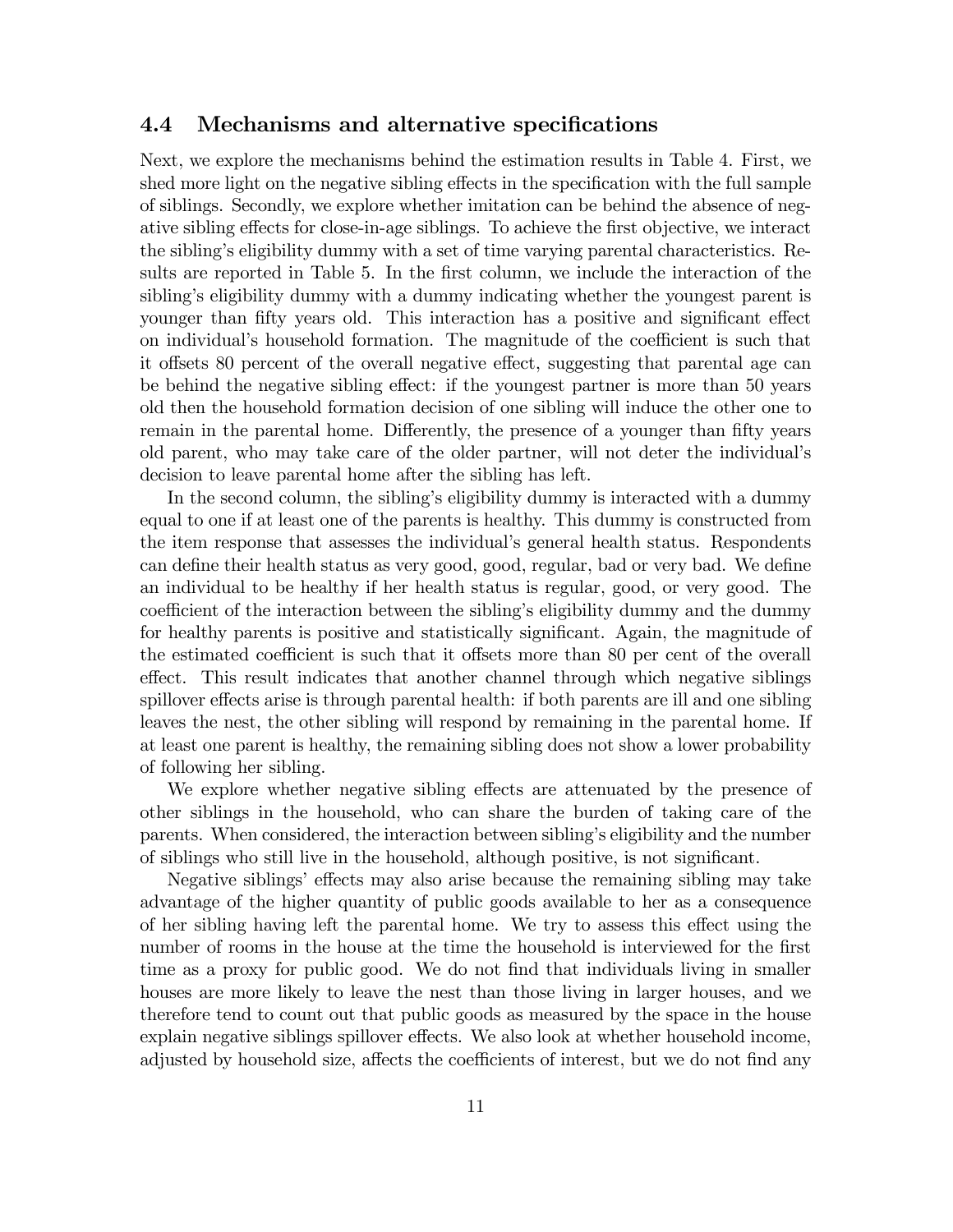significant pattern.

Note that negative siblings' effects can also be explained by an increase in household resources enjoyed by the remaining children if parents are willing to bribe their children into staying at home. Unfortunately, our data do not convey information on transfers from parents to the child, and therefore we cannot assess the importance of this mechanism in siblings' interactions.

Next, we explore whether imitation can play a role in the sample of close-in-age siblings. We depart from the work of Barr and Hayne (2003) and as in Altonji et al. (2013), we assume that younger siblings are more likely to imitate older ones. We define a dummy variable equal to one if the individual is the older sibling. Results are reported in column 3 of Table 5. The coefficient of this interaction is negative, although statistically significant. However, the coefficient of the sibling's eligibility dummy remains positive and becomes statistically significant. This indicates that sibling effects become positive when the effect operates from older to younger siblings and siblings are close-in-age: when individuals leave the nest, their less-than-two-years younger siblings are more likely to follow her in the decision to form a new household.

Results in Table 7 reports estimates from the TSLS, which is valid under the additional assumptions of monotonicity and the exclusion restriction. The coefficients of the two specifications with the full sample and that of siblings five years apart are negative and statistically significant at 10 and 10.5 percent levels, indicating that the emancipation of one sibling reduces the individual's probability of emancipating by approximately 50 percent, confirming the direction of the sibling effects. The effect becomes positive and not significant in the third column, where only close-in-age siblings are considered, but the F-test indicates the weakness of the first stage for this subsample. As we mentioned in Section 3, the assumptions required for the estimation of average treatment effects by TSLS are incompatible with the discrete nature of the outcome, the endogenous variable, the instrument and most of our controls. Therefore, we omit a detailed interpretation of the size of the TSLS coefficients, as it is uninformative of the true size of the effect in this setting.

In all our analysis we study contemporaneous sibling effects, showing the effect of a siblingís eligibility on the individualís choice to form a new household in the same year. However, it may be interesting to look at whether these effects persist, or dissipate over time. As individuals are interviewed only four times, we can analyze the effect of sibling's eligibility in one year on next year probability that the individual will leave parental home. In Table 7 we estimate Equation 3 with lagged (rather than contemporaneous) sibling's eligibility dummies. Results show that siblings' eligibility one year before reduces the probability of the individual's forming a new household by almost 3 percent, with the effect being significant at conventional levels only for siblings less than 5 years apart.<sup>14</sup> The effect is positive and significant in the sample of siblings that are at most 2 years apart and the estimated coefficient indicates that the effect is slightly higher than 3 percentage points. Hence, our results confirm the

 $14$ In the specification using the full sample, the estimated coefficient is significant at the 11%.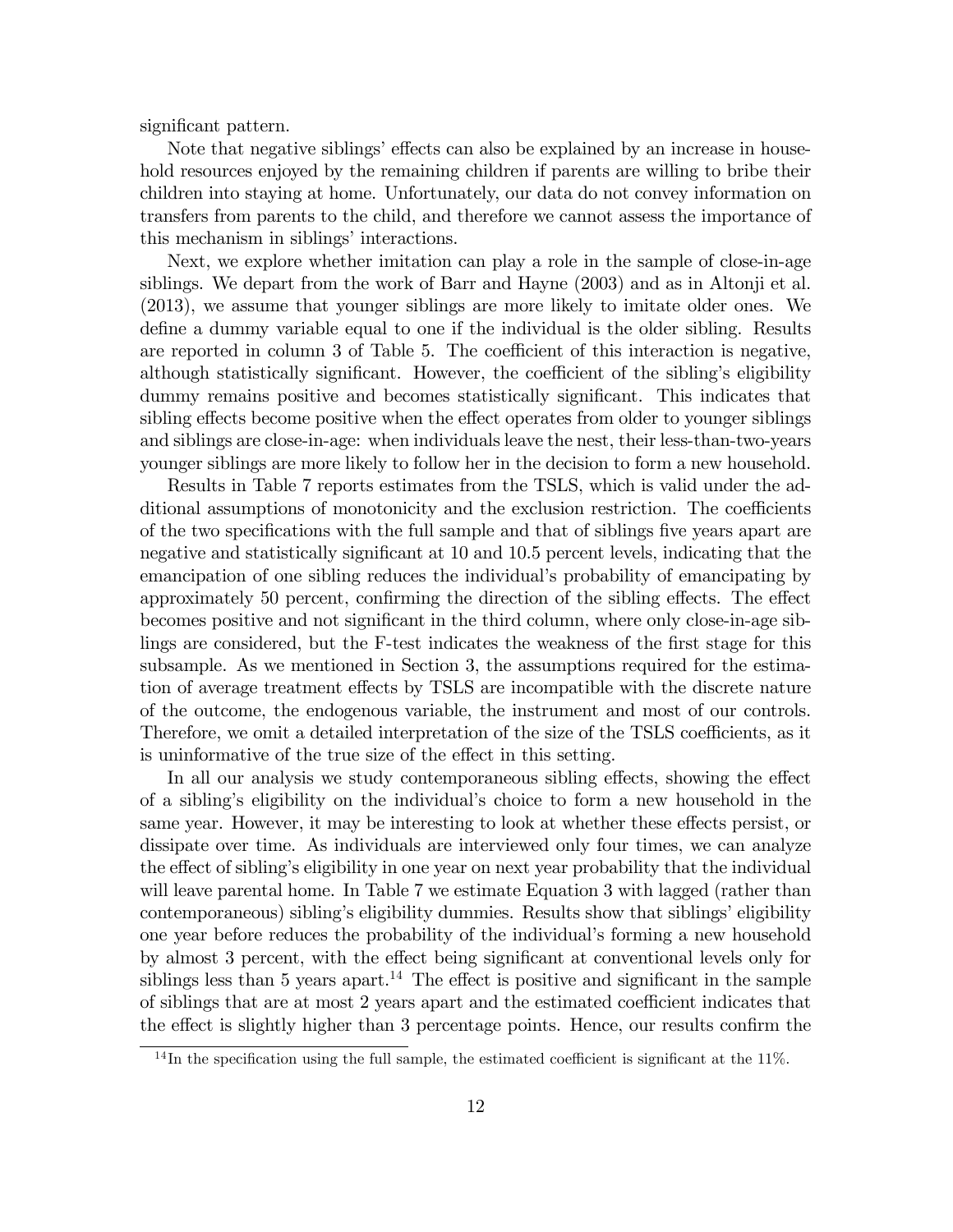findings from the contemporaneous effects specification and indicate that the effects persist at least one year later.

Finally, we provide further evidence on the validity of our difference-in-differences estimation strategy and perform a placebo test pretending that the policy was implemented in 2007 rather than 2008. The results of this exercise are reported in Table 8. Estimated coefficients are small in magnitude and non-significant, indicating that there are no pre-existing trends in the data that could drive our results.

### 5 Conclusion

The transition to adulthood is a complex process made of several interrelated steps such as leaving school, finding a job, finding a partner, etc. It culminates with the formation of an independent household, possibly with a partner, and usually implies moving out of the parental residence. The increasing late age at which young adults in Southern Europe postpone household formation decisions has led governments, in the last decade, to implement policies that foster the decision to leave the nest, by helping young adults coping with rental expenses. If spillover effects among siblings in the choice of leaving parental home exist, then these incentives may amplify or reduce the aggregate impact of these policies depending on whether sibling effects are positive or negative, which remains an open empirical question.

We empirically analyzed the role of sibling effects on household formation decisions in the context of Spain, a Southern European country characterized by late household formation. To this, we make use of the exogenous variation in household formation for a subset of young individuals eligible for the rental subsidy, and exploit the panel data dimension of the EU-SILC data. Our results suggest that on average siblings' interactions reduce the impact of policies that foster household formation, except for the case in which subsidy recipients are close-in-age siblings, consistently with the hypothesis that the willingness to imitate a sibling is stronger in correspondence of small age gaps. The sibling effects are negative and significant for individuals with ten to five years apart. When exploring the channels through which negative sibling effects are exerted, we find that individuals who further delay the decision to form a new household after a sibling has left do so in presence of old or ill parents. We cannot rule out with available data that the enjoyment of higher public goods for the remaining sibling, or transfers from the parents that try to bribe the remaining children at home are other mechanisms at play.

Overall, in the context of Southern European countries, where family ties are strong, there is more reliance on home production and less participation in market activities as individuals tend to trust more family members (Alesina and Giuliano, 2010). Caring for the elderly is a typical activity demanded to household production in these countries. A policy that aims at fostering the household formation process should account for household composition as well. In particular, our finding indicate that policy makers should target the household rather than the individual, and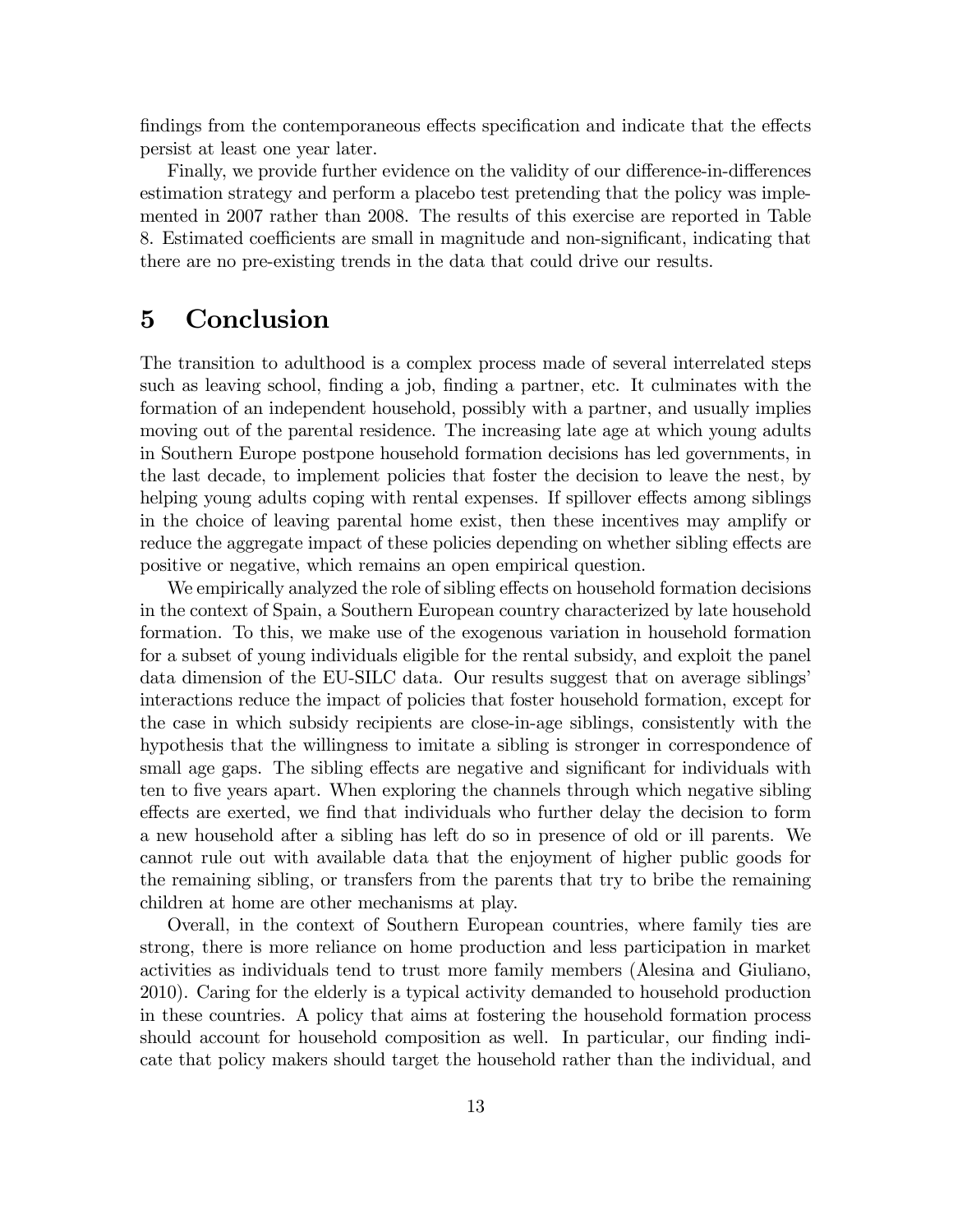combine policies for young adults with policies for elderly.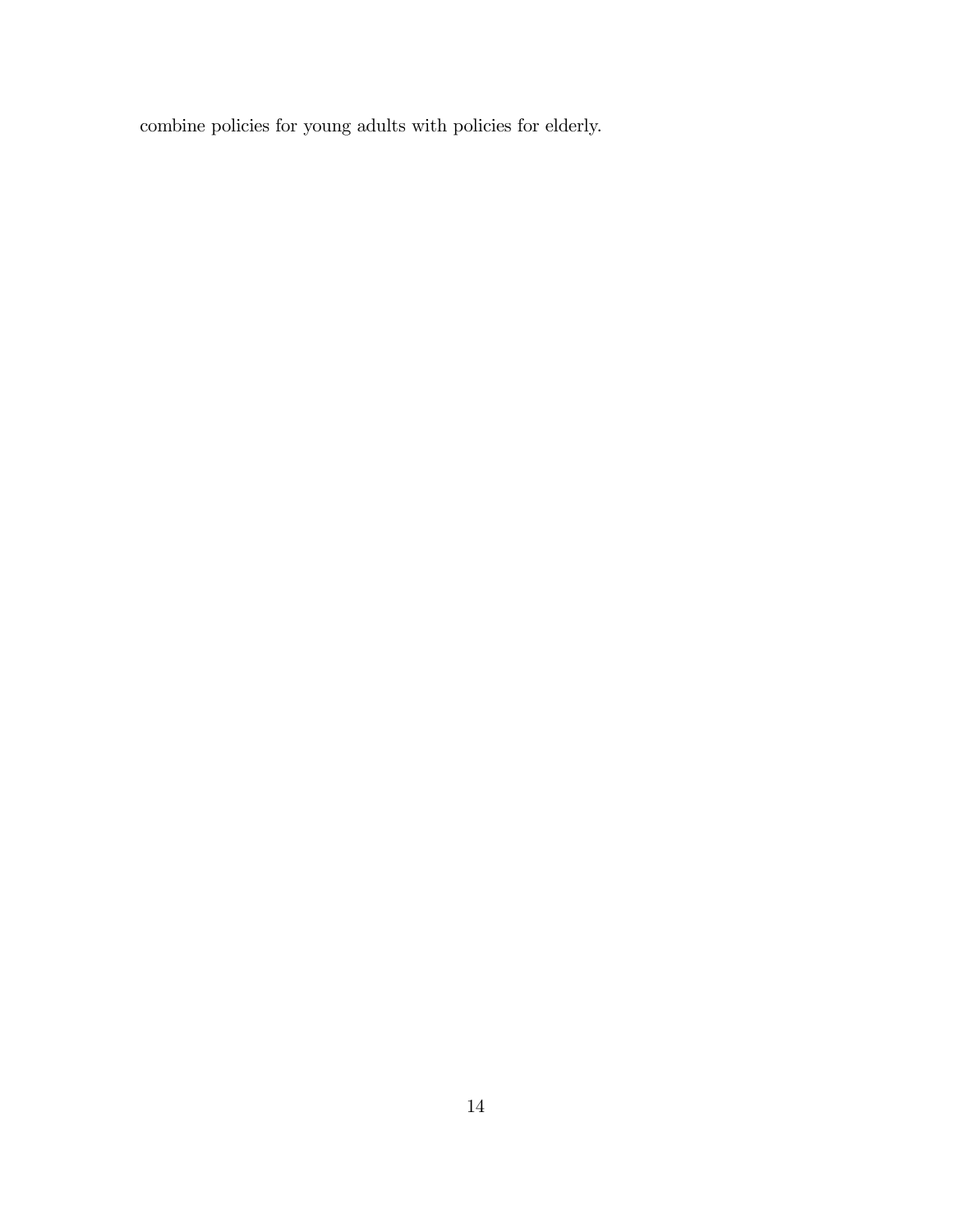### References

- [1] Adamopoulou E, Kaya E (2013) Young adults living with their parents and the ináuence of peers. Econ WP we1310, Universidad Carlos III, Departamento de Economía.
- [2] Aizer A, Currie J (2004) Networks or neighborhoods? Correlations in the use of publicly-funded maternity care in California. J Pub Econ 88:2573-2585.
- [3] Alesina A, Giuliano P (2010) The power of the family. J Econ Growth 15(2):93- 125.
- [4] Altonji JG, Cattan S, Ware I (2013) Identifying sibling ináuence on teenage substance use. IFS WP W13/04.
- [5] Angelucci M, De Giorgi G, Rangel M, Rasul I (2010) Family networks and school enrolment: evidence from a randomized social experiment. J Pub Econ 94:197 221.
- [6] Aparicio A, Oppedisano V (2014) Fostering the emancipation of young people: evidence from a Spanish rental subsidy. B.E. Econ Anal & Pol, DOI:10.1515/bejeap-2014-0003.
- [7] Angrist JD, Lang K (2004) Does school integration generate peer effects? Evidence from Boston's Metco program. Am Econ Rev 94:1613-1634.
- [8] Azmitia M, Hesser J (1993) Why siblings are important agents of cognitive development: a comparison of siblings and peers. Child Dev 64: 430-444.
- [9] Baird S, Bohren A, McIntosh C, Ozler B (2012) Designing experiments to measure spillover and treshold effects. IZA WP6681.
- [10] Barr R, Hayne H (2003) Itís not what you know, itís who you know: older siblings facilitate imitation during infancy. Int J Early Years Educ 11: 7-21.
- [11] Bayer P, Ross S, Topa G (2008) Place of work and place of residence: informal hiring networks and labor market outcomes," J Pol Econ  $116:1150-1196$
- [12] Björklund A, Eriksson T, Jantti M, Raaum O, Osterbacka E. (2002) Brother correlations in earnings in Denmark, Finland, Norway and Sweden compared to the United States. J Pop Econ 15:757-772.
- [13] Björklund A, Salvanes KG (2011) Education and family background: mechanisms and policies. Handbook of the Economics of Education, Elsevier.
- [14] Burke MA, Sass TR (2013) "Classroom peer effects and student achievement", J Lab Econ 31:51-82.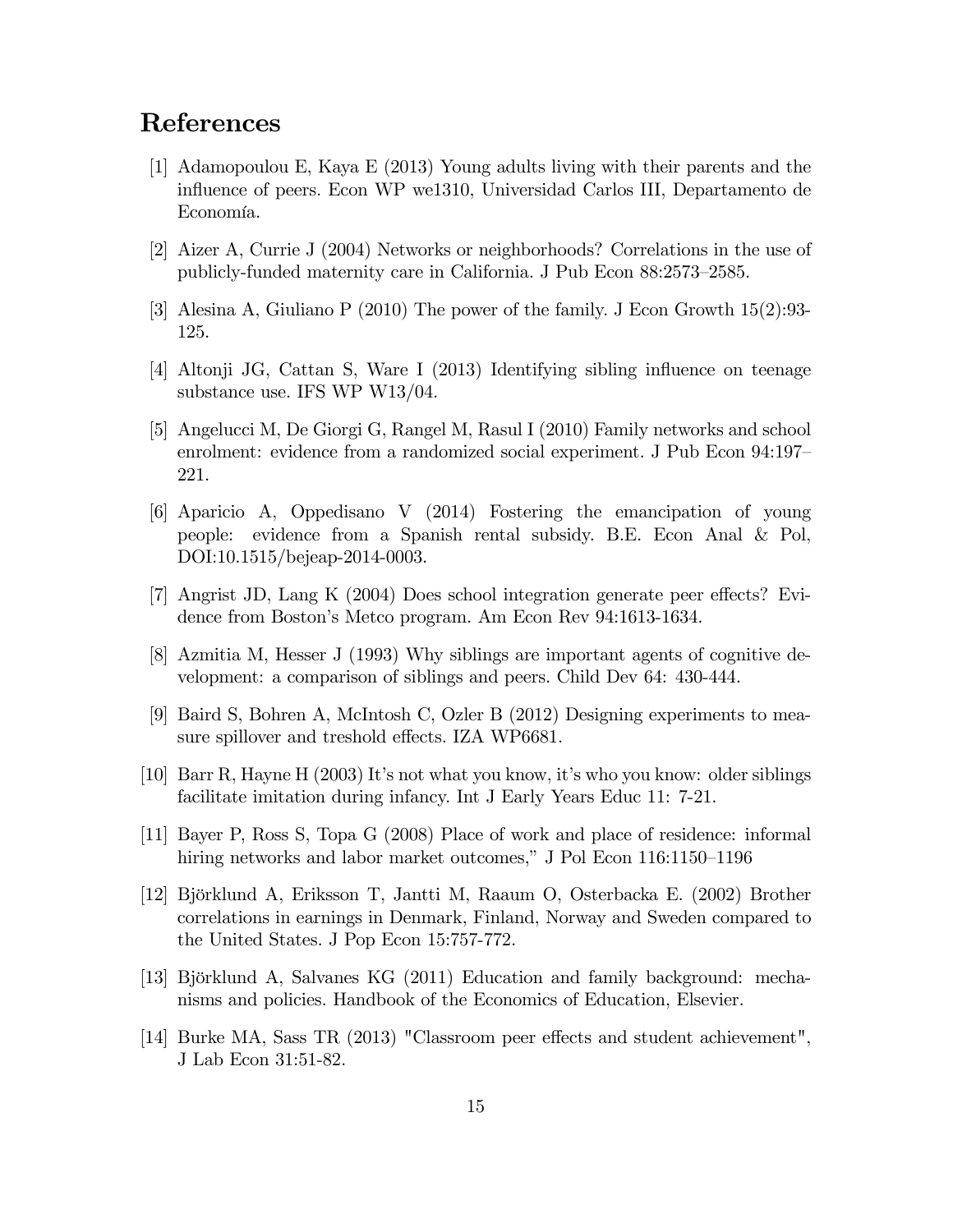- [15] Carrell S, Malmstrom F, West J (2008) Peer effects in academic cheating. J Hum Resour 43:173-207.
- [16] Carrell S, Sacerdote B, West J (2011) From natural variation to optimal policy? the Lucas critique meets peer effects. NBER WP 16865.
- [17] Chesher A (2009) Single equation endogenous binary response models. Cemmap WP CWP23/09.
- [18] Chesher A, Rosen A (2013) What do instrumental variable models deliver with discrete dependent variables? Am Econ Rev: Papers & Proceedings 103: 557 562.
- [19] Dahl GB, Løken KV, Mogstad M (2014) Peer effects in program participation. Am Econ Rev 104:2049-74.
- [20] Di Stefano E (2008) Leaving your mama: why so late in Italy? mimeo
- [21] Duflo E, Saez E (2003) The role of information and social interactions in retirement plan decisions: evidence from randomized experiment. Q J Econ 118: 815-842.
- $[22]$  Gaviria A, Raphael S  $(2001)$  School-based peer effects and juvenile behavior. Rev Econ Stat 83:257-268.
- [23] Hensvik L, Nilsson P (2010) Businesses, buddies and babies: social ties and fertility at work. IFAU-Institute for Labour Market Policy Evaluation Discussion paper.
- [24] Hesselius P, Nilsson P, Johansson P (2009) Sick of your colleagues absence? J Eur Econ Assoc  $7:583-594$ .
- $[25]$  Hoxby C.  $(2000)$  Peer effect in the classroom: learning from gender and race variation.NBER WP 7867.
- [26] Katz L, Kling JR, Liebman JB (2001) Moving to opportunities in Boston: early results of a randomized mobility experiment. Q J Econ 116(2):607-654.
- $[27]$  Kuziemko I (2006) Is having babies contagious? Fertility peer effects between adult siblings. mimeo
- [28] Lalive R, Cattaneo M (2009) Social interactions and schooling decisions. Rev Econ Stat  $91:457-477$ .
- [29] Manacorda M, Moretti E (2006) Why do most Italian youths live with their parents? Intergenerational transfers and household structure. J Eur Econ Assoc 4:800-829.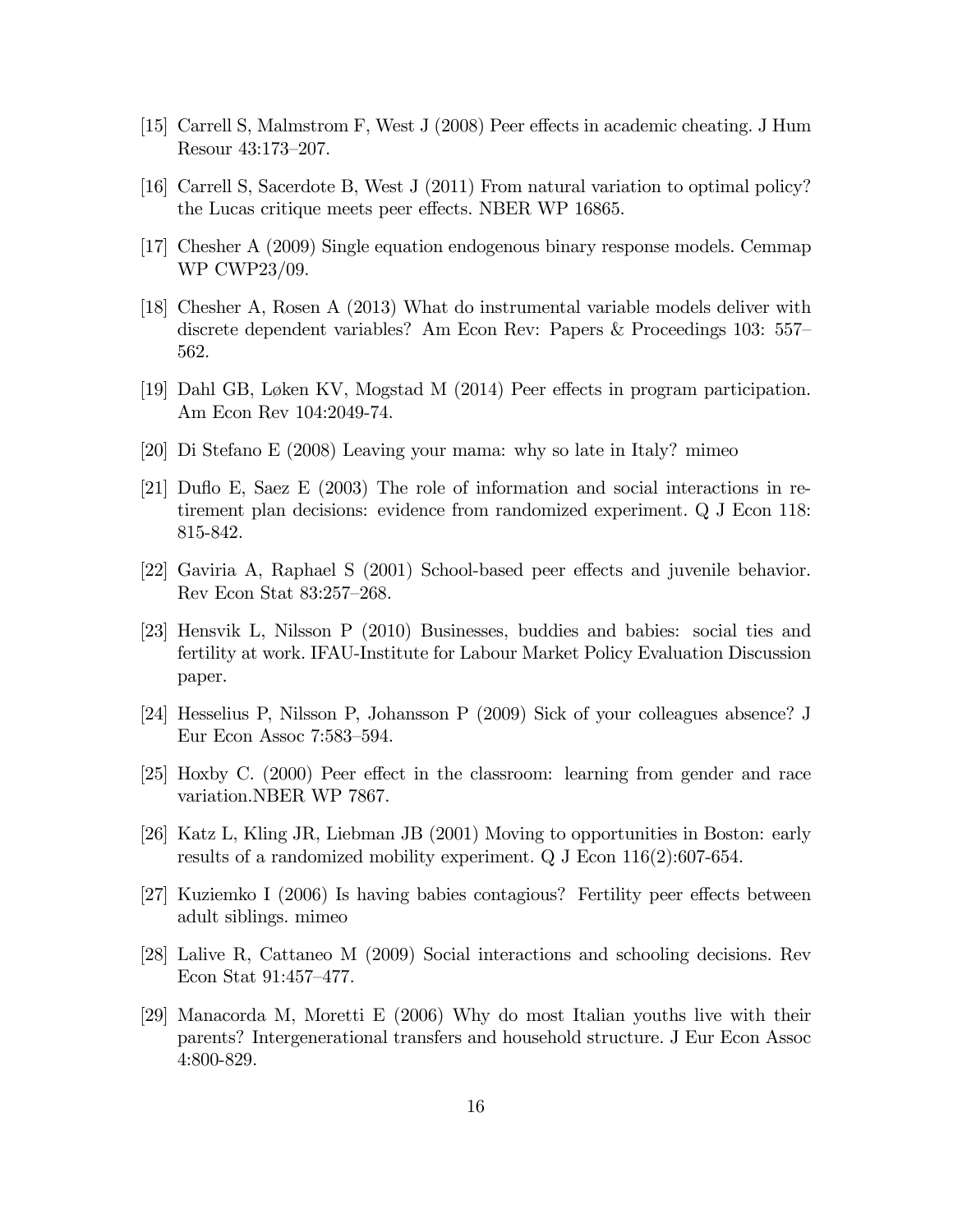- [30] Manski CF (1993) Identification of endogenous social effects: the reflection problem. Rev Econ Stad 60:531-42.
- [31] Maurin E, Moschion J (2009) The social multiplier and labor market participation of mothers Am Econ J A Econ  $1:251-272$ .
- [32] Mazumder B (2008) Sibling similarities and economic inequality in the US. J Pop Econ, 21:685-701.
- [33] Mazumder B (2011) Family and community influences on health and socioeconomic status: sibling correlations over the life course. B.E. Econ Anal & Pol 11:1-23.
- [34] Mencarini L, Meroni E, Pronzato C  $(2010)$  Leaving mum alone? The effect of parental divorce on children leaving home decisions. Carlo Alberto Notebooks 16/2010.
- [35] Moffitt R (2001) Policy interventions, low-level equilibria, and social interactions. In Social Dynamics. Cambridge: MIT Press. pp 45–82.
- [36] Nicoletti C, Rabe B (2013) Inequality in pupils' test scores: how much do family, sibling type and neighbourhood matter? Econ 80:197-218.
- [37] Nicoletti C, Rabe B (2014) Sibling spillover effects in school achievement. IZA WP 8615.
- [38] Sacerdote B. (2001) Peer effects with random assignment: results for Dartmouth roommates. Q J Econ 116:681-704.
- [39] Schnitzlein D (2014) How important is the family? Evidence from sibling correlations in permanent earnings in the US, Germany and Denmark. J Pop Econ 27:69-89.
- [40] Solon G, Corcoran M, Gordon R, Laren D (1991) A longitudinal analysis of siblings correlations in economic studies. J Hum Resour 26:509-534.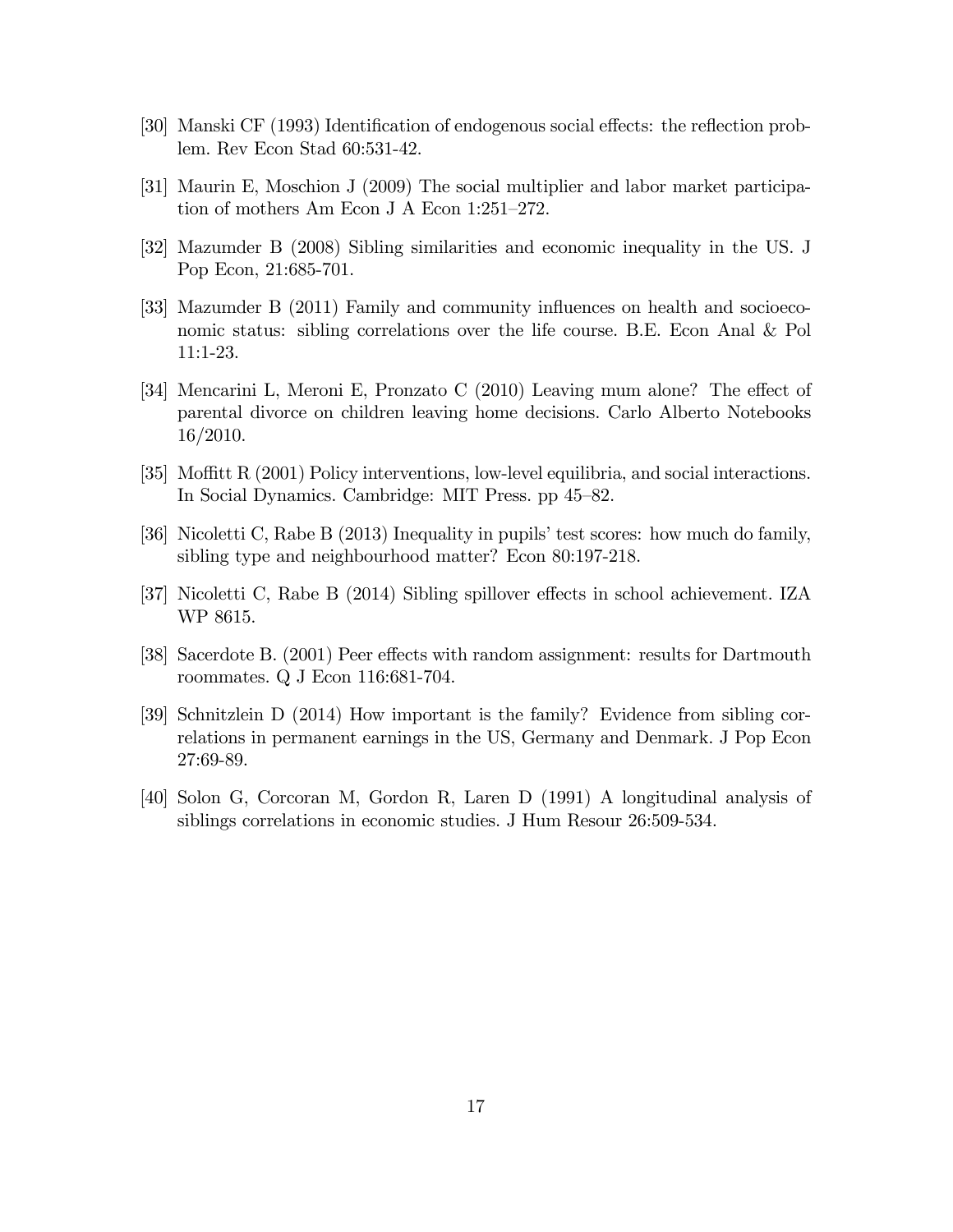# Figures





Data source: EU-SILC 2005-2010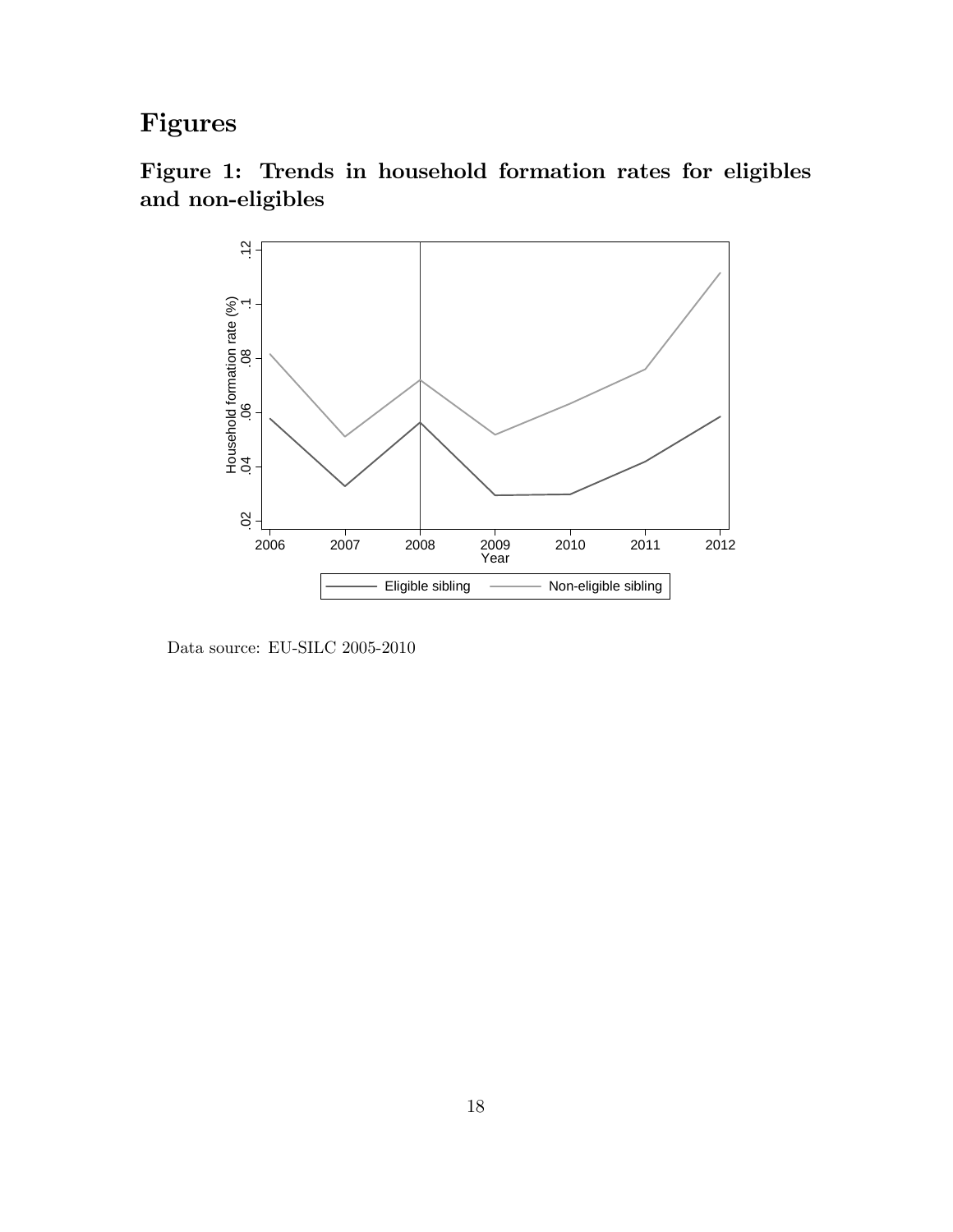# Tables

| Variable                        | Mean  | Std. Dev. Min. | Max. |
|---------------------------------|-------|----------------|------|
| Parental home leaving           | 0.049 | 0.217          |      |
| Sibling's parental home leaving | 0.056 | 0.23           |      |
| Sibling's subsidy eligibility   | 0.302 | 0.459          |      |
| Subsidy eligibility             | 0.301 | 0.459          |      |
| Post-policy period              | 0.556 | 0.497          |      |
| Age eligibility                 | 0.554 | 0.497          |      |
| Sibling's age eligibility       | 0.556 | 0.497          |      |
| Male                            | 0.517 | 0.5            |      |

# Table 1: Descriptive Statistics

The number of observations is 14,298.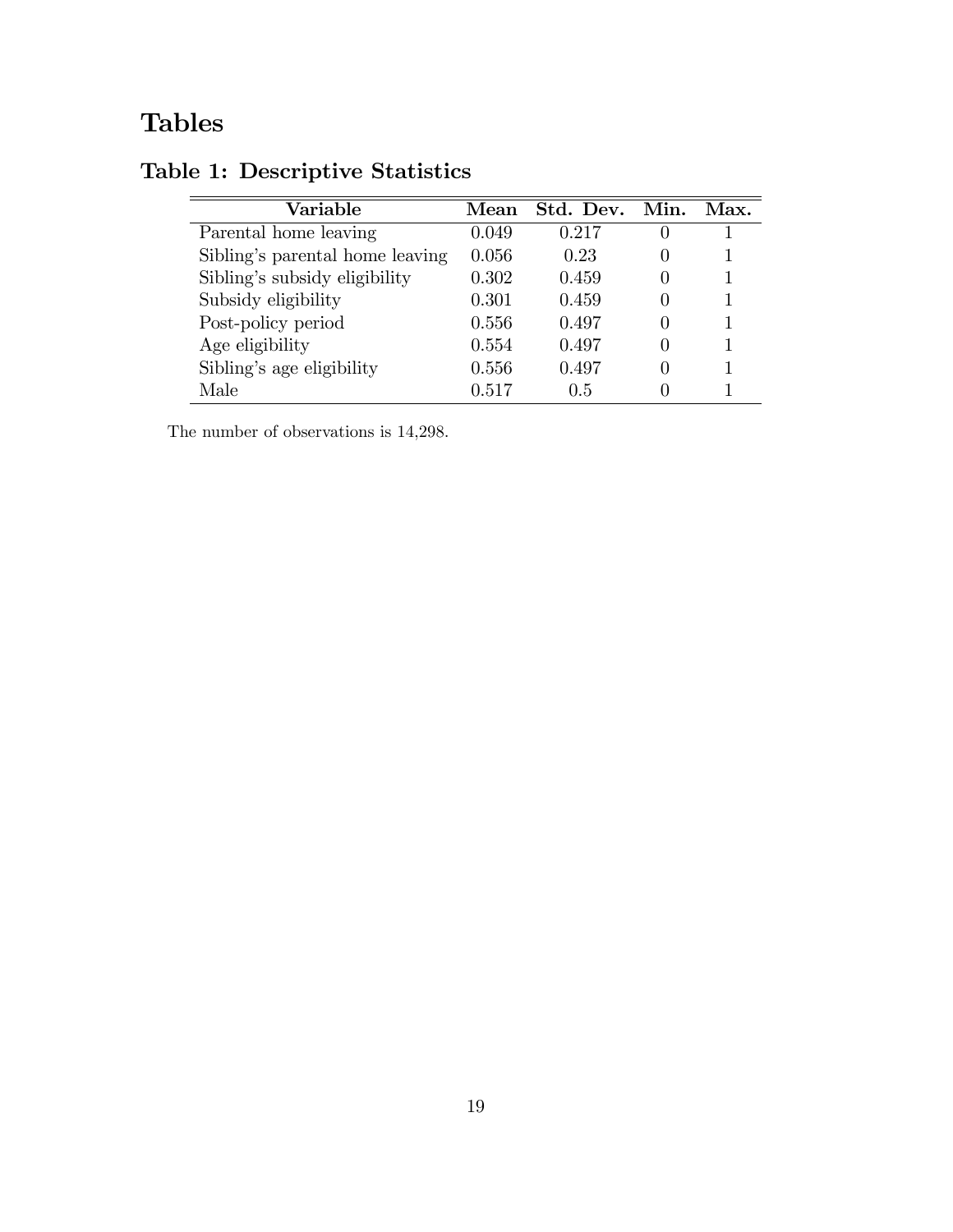### Table 2: OLS regression of sibling household formation on individual's household formation

|                               | Full          | 5 years       | 2 years       |
|-------------------------------|---------------|---------------|---------------|
|                               | sample        | apart         | apart         |
| Sibling's household formation | 0.136         | 0.158         | 0.205         |
|                               | $(0.03)$ ***  | $(0.032)$ *** | $(0.047)$ *** |
| Subsidy eligibility           | 0.07          | 0.063         | 0.039         |
|                               | $(0.016)$ *** | $(0.017)$ *** | $(0.02)^*$    |
| Post-policy period            | $-.916$       | $-.854$       | $-0.089$      |
|                               | $(0.109)$ *** | $(0.116)$ *** | (0.109)       |
| Age eligibility               | $-.051$       | $-.044$       | $-.017$       |
|                               | $(0.015)$ *** | $(0.015)$ *** | (0.018)       |
| Sibling's age eligibility     | $-.0002$      | 0.003         | $-.012$       |
|                               | (0.009)       | (0.009)       | (0.012)       |
| Obs.                          | 14288         | 12525         | 5632          |
| $R^2$                         | 0.096         | 0.101         | 0.116         |

Notes: EU-SILC data. This table shows the fixed effects OLS regression of individual's household formation on sibling's household formation. Controls include dummy for being interviewed after 2008, individual and siblingís age eligibility dummy and the interaction between the individual's age eligibility dummy and the dummy for being interviewed after 2008. Other controls include: individual's and sibling's gender, individual's and sibling's age, survey year dummies, month of interview dummies, regional dummies, and a dummy for the number of times the individual was interviewed. Standard errors clustered at the household level in brackets. \*\*\* p<0.01, \*\* p<0.05, \* p<0.1.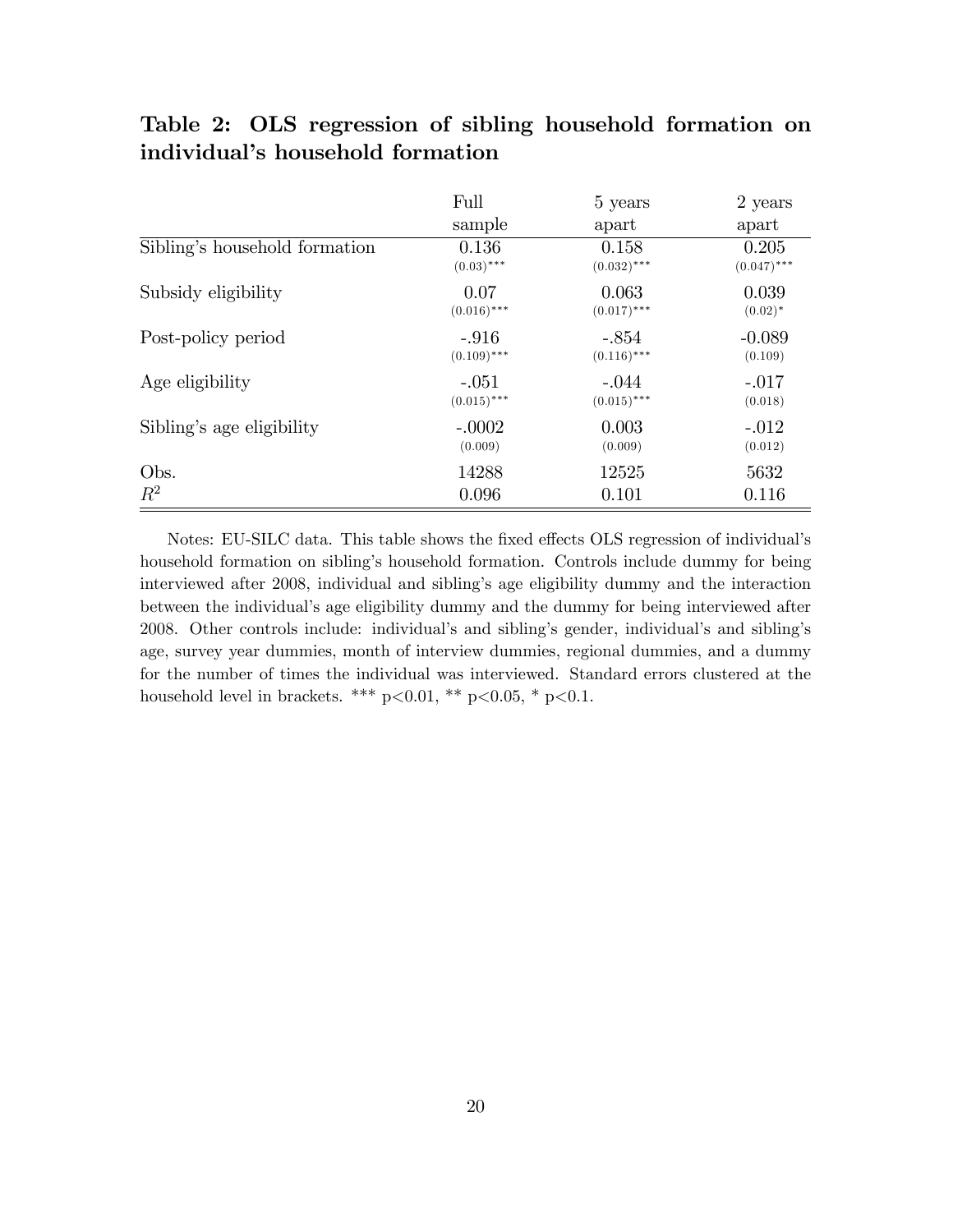|                           | Full          | 5 years       | 2 years     |
|---------------------------|---------------|---------------|-------------|
|                           | sample        | apart         | apart       |
| Sibling's eligibility     | 0.064         | 0.06          | 0.037       |
|                           | $(0.016)$ *** | $(0.017)$ *** | $(0.022)^*$ |
| Subsidy eligibility       | $-.029$       | $-.025$       | 0.017       |
|                           | $(0.013)$ **  | $(0.013)^*$   | (0.019)     |
| Post-policy period        | $-1.070$      | $-1.029$      | $-.069$     |
|                           | $(0.12)$ ***  | $(0.132)$ *** | (0.093)     |
| Age eligibility           | 0.021         | 0.022         | $-.013$     |
|                           | $(0.012)^*$   | $(0.012)^*$   | (0.018)     |
| Sibling's age eligibility | $-.041$       | $-.035$       | $-.006$     |
|                           | $(0.016)$ *** | $(0.016)$ **  | (0.02)      |
| Obs.                      | 14288         | 12525         | 5632        |
| $R^2$                     | 0.085         | 0.084         | 0.081       |

Table 3: The impact of sibling's eligibility on sibling's household formation

Notes: EU-SILC data. This table shows the fixed effects regression of sibling's eligibility (the interaction between the dummy for being interviewed after 2008, and the dummy for the sibling's age eligibility) on sibling's household formation. Controls include dummy for being interviewed after 2008, individual and siblingís age eligibility dummy and the interaction between the individual's age eligibility dummy and the dummy for being interviewed after 2008. Other controls include: individual's and sibling's gender, individual's and sibling's age, survey year dummies, month of interview dummies, regional dummies, and a dummy for the number of times the individual was interviewed. Standard errors clustered at the household level in brackets. \*\*\*  $p<0.01$ , \*\*  $p<0.05$ , \*  $p<0.1$ .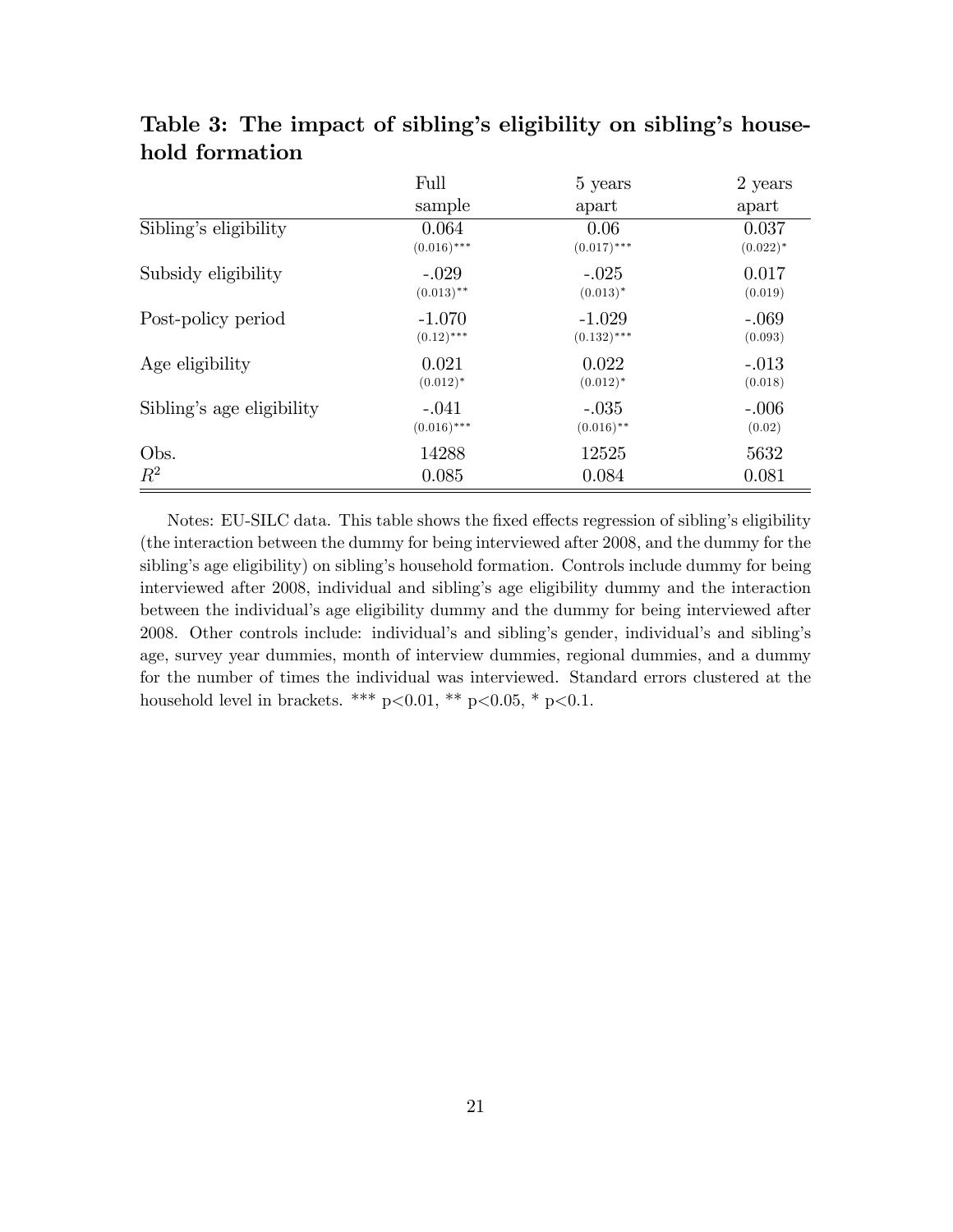|                               | Full          | 5 years       | 2 years     |
|-------------------------------|---------------|---------------|-------------|
|                               | sample        | apart         | apart       |
| Sibling's household formation | $-.031$       | $-.025$       | 0.021       |
|                               | $(0.013)$ **  | $(0.013)^*$   | (0.019)     |
| Subsidy eligibility           | 0.06          | 0.056         | 0.038       |
|                               | $(0.016)$ *** | $(0.017)$ *** | $(0.021)^*$ |
| Post-policy period            | $-1.043$      | $-1.000$      | $-.094$     |
|                               | $(0.116)$ *** | $(0.128)$ *** | (0.09)      |
| Age eligibility               | $-.044$       | $-.038$       | $-.017$     |
|                               | $(0.015)$ *** | $(0.016)$ **  | (0.019)     |
| Sibling's age eligibility     | 0.017         | 0.019         | $-.021$     |
|                               | (0.012)       | (0.012)       | (0.018)     |
| Obs.                          | 14288         | 12525         | 5632        |
| $R^2$                         | 0.079         | 0.079         | 0.077       |

### Table 4: The impact of sibling's eligibility on household formation

Notes: EU-SILC data. This table shows the fixed effects regression of sibling's eligibility (the interaction between the dummy for being interviewed after 2008, and the dummy for the siblingís age eligibility) on individualís eligibility. Controls include dummy for being interviewed after 2008, individual and siblingís age eligibility dummy and the interaction between the individual's age eligibility dummy and the dummy for being interviewed after 2008. Other controls include: individual's and sibling's gender, individual's and sibling's age, survey year dummies, month of interview dummies, regional dummies, and a dummy for the number of times the individual was interviewed. Standard errors clustered at the household level in brackets. \*\*\*  $p<0.01$ , \*\*  $p<0.05$ , \*  $p<0.1$ .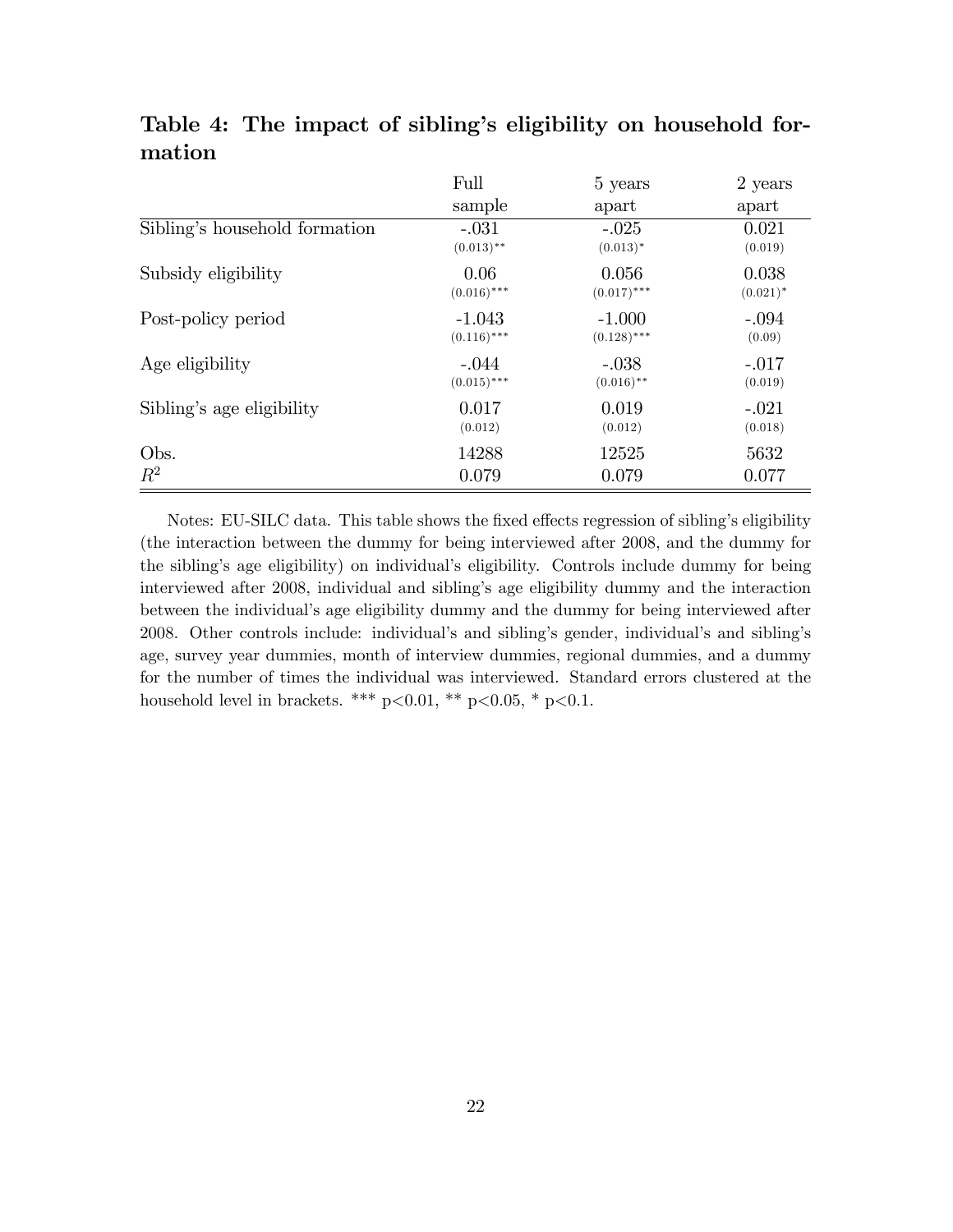|                                          | Full sample               |                          | 2 years apart           |  |
|------------------------------------------|---------------------------|--------------------------|-------------------------|--|
|                                          | Parental                  | Parental                 | Older                   |  |
|                                          | age                       | health                   | than sibling            |  |
| Sibling's eligibility                    | $-.055$<br>$(0.022)$ **   | $-.109$<br>$(0.033)$ *** | 0.037<br>$(0.021)^*$    |  |
| Sibling's eligibility*Parent $< 50$      | 0.044<br>$(0.025)^*$      |                          |                         |  |
| Parent $< 50$                            | $-.012$<br>(0.022)        |                          |                         |  |
| Sibling's eligibility*Healthy parent     |                           | 0.09<br>$(0.032)$ ***    |                         |  |
| Healthy parent                           |                           | 0.003<br>(0.021)         |                         |  |
| Sibling's eligibility*Older than sibling |                           |                          | $-.013$<br>(0.034)      |  |
| Subsidy eligibility                      | 0.06<br>$(0.016)$ ***     | 0.051<br>$(0.015)$ ***   | 0.021<br>(0.023)        |  |
| Post-policy period                       | $-1.058$<br>$(0.115)$ *** | $-.987$<br>$(0.121)$ *** |                         |  |
| Age eligibility                          | $-.042$<br>$(0.015)$ ***  | $-.040$<br>$(0.015)$ *** | 0.0003<br>(0.02)        |  |
| Sibling's age eligibility                | 0.03<br>(0.02)            | 0.048<br>$(0.022)$ **    | $-.054$<br>$(0.02)$ *** |  |
| Obs.                                     | 14288                     | 14020                    | 5632                    |  |
| $R^2$                                    | 0.08                      | 0.068                    | 0.079                   |  |

#### Table 5: Mechanisms

Notes: EU-SILC data. This table shows the results of regressing sibling's eligibility on individualís household formation controlling for time varying household characteristics and their interactions with sibling's eligibility. In the first column we add a dummy for at least one parent younger than 50 years old. In the second column, we include an indicator for at least one parent healthy. In the third column, we add the control for the sibling's leaving home being older than the individual. Controls include dummy for being interviewed after 2008, individual and siblingís age eligibility dummy and the interaction between the individual's age eligibility dummy and the dummy for being interviewed after 2008. Other controls include: individual's and sibling's gender, individual's and sibling's age, survey year dummies, month of interview dummies, regional dummies, and a dummy for the number of times the individual was interviewed. Standard errors clustered at the household level in brackets. \*\*\*  $p<0.01$ , \*\*  $p<0.05$ , \*  $p<0.1$ .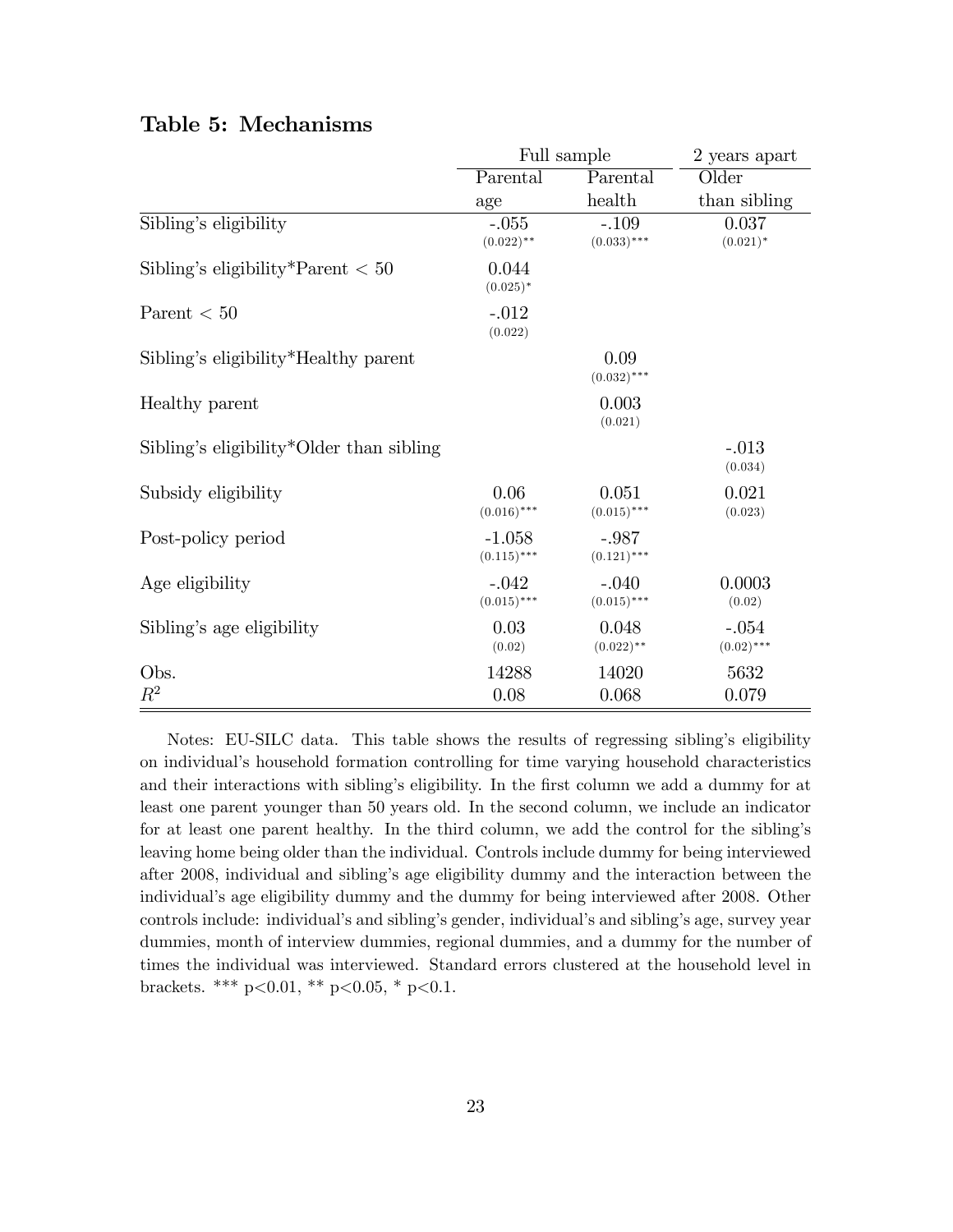|                               | Full                 | 5 years                             | 2 years |
|-------------------------------|----------------------|-------------------------------------|---------|
|                               | sample               | apart                               | apart   |
| Sibling's household formation | $-.493$              | $-.449$                             | 0.564   |
|                               | $(0.262)^*$          | (0.277)                             | (0.588) |
| Subsidy eligibility           | 0.044                | 0.042                               | 0.028   |
|                               | $(0.025)^*$          | $(0.024)^*$                         | (0.033) |
| Post-policy period            | $-1.170$             | $-1.081$                            | .157    |
|                               | $(0.222)$ ***        | $(0.228)$ ***                       | (0.259) |
| Age eligibility               | $-.032$              | $-.027$                             | $-.010$ |
|                               | (0.021)              | (0.021)                             | (0.026) |
| Sibling's age eligibility     | $-.001$              | 0.004                               | $-.018$ |
|                               | (0.012)              | (0.012)                             | (0.016) |
| Obs.                          | 11269                | 10104                               | 4532    |
| $F$ test                      | $F(1, 1680) = 15.00$ | $F(1, 1511)=12.08$ $F(1, 725)=3.08$ |         |
| Prob > F                      | 0.000                | 0.000                               | 0.080   |

### Table 6: The impact of sibling's household formation on household formation (TSLS)

Notes: EU-SILC data. This table shows the fixed effects regression of individual's household formation on sibling's household formation. Controls include dummy for being interviewed after 2008, individual's age eligibility dummy and the interaction between the individual's age eligibility dummy and the dummy for being interviewed after 2008, the dummy for the sibling's age eligibility. Sibling's household formation is instrumented with the interaction between the siblingís age eligibility dummy and the dummy for being interviewed after 2008. Other controls include: individual's and sibling's gender, individual's and siblingís age, survey year dummies, month of interview dummies, regional dummies, and a dummy for the number of times the individual was interviewed. Standard errors clustered at the household level in brackets. \*\*\*  $p<0.01$ , \*\*  $p<0.05$ , \*  $p<0.1$ .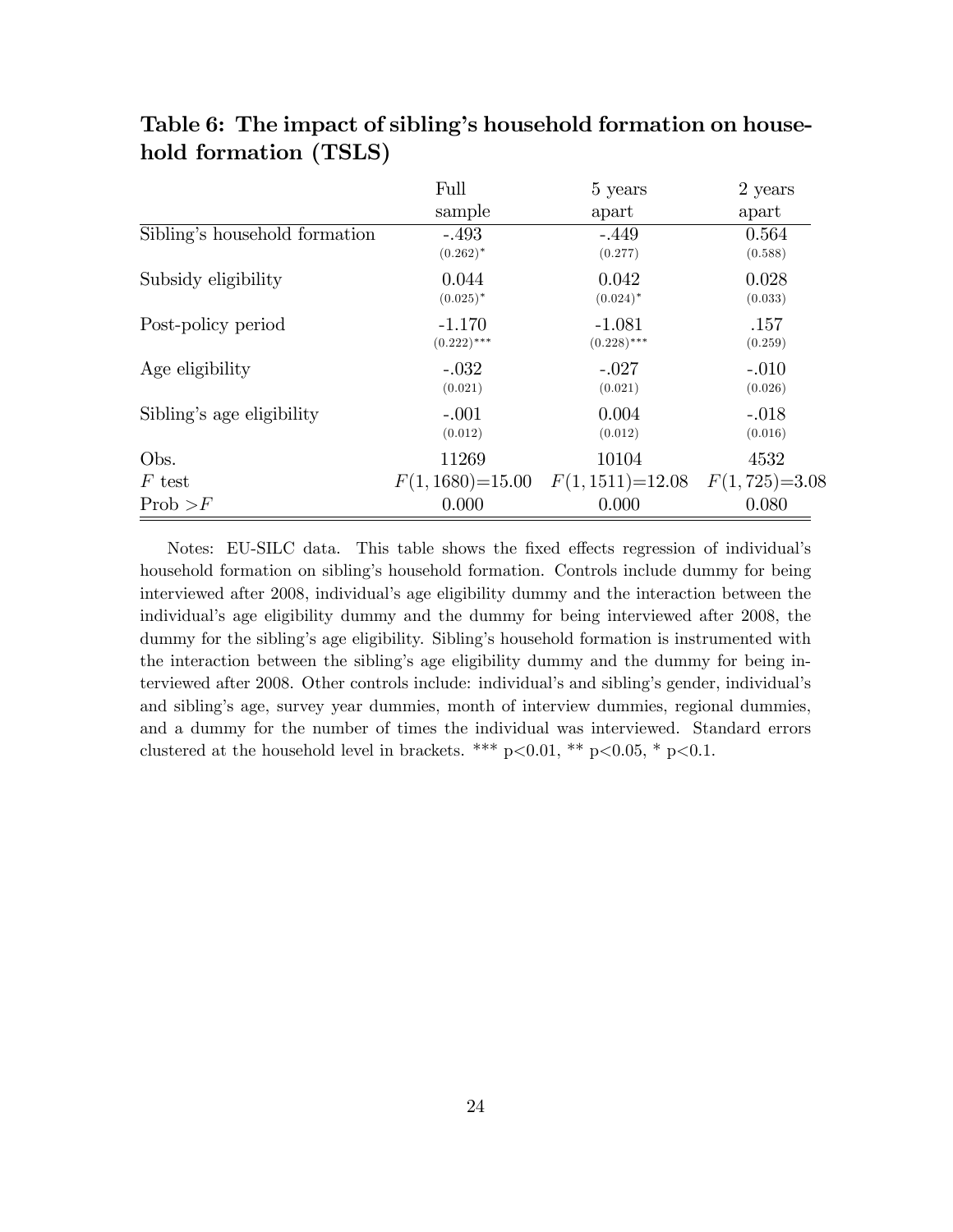|                                  | Full          | 5 years      | 2 years      |
|----------------------------------|---------------|--------------|--------------|
|                                  | sample        | apart        | apart        |
| Sibling's eligibility in t-1     | $-.027$       | $-.028$      | 0.033        |
|                                  | (0.017)       | $(0.017)^*$  | $(0.02)^*$   |
| Subsidy eligibility              | 0.063         | 0.054        | 0.064        |
|                                  | $(0.022)$ *** | $(0.023)$ ** | $(0.037)^*$  |
| Post-policy period               | $-.055$       | $-.054$      | $-.038$      |
|                                  | $(0.019)$ *** | $(0.02)$ *** | (0.023)      |
| Post-policy period in t-1        | $-.05$        | $-.044$      | $-.11$       |
|                                  | (0.061)       | (0.06)       | (0.082)      |
| Age eligibility                  | $-.063$       | $-.054$      | $-.045$      |
|                                  | $(0.022)$ *** | $(0.022)$ ** | (0.035)      |
| Sibling's age eligibility in t-1 | $-.002$       | 0.0005       | $-.042$      |
|                                  | (0.015)       | (0.015)      | $(0.021)$ ** |
| Obs.                             | 6984          | 6374         | 2951         |
| $R^2$                            | 0.083         | 0.082        | 0.096        |

Table 7: The impact of sibling's eligibility in t-1 on household formation

Notes: EU-SILC data. This table shows the fixed effects regression of individual's household formation on sibling's eligibility the year preceding the survey (the interaction between the dummy for being interviewed after 2009, and the dummy for the siblingís age eligibility in t-1). Controls include dummy for being interviewed after 2008, individualís age eligibility dummy and the interaction between the individual's age eligibility dummy and the dummy for being interviewed after 2008, the lagged dummy for the sibling's being interviewed in 2008, the lagged dummy for the sibling's age eligibility dummy, and the interaction between the two. Other controls include: individual's and sibling's gender, individual's and sibling's age, survey year dummies, month of interview dummies, regional dummies, and a dummy for the number of times the individual was interviewed. Standard errors clustered at the household level in brackets. \*\*\*  $p<0.01$ , \*\*  $p<0.05$ , \*  $p<0.1$ .